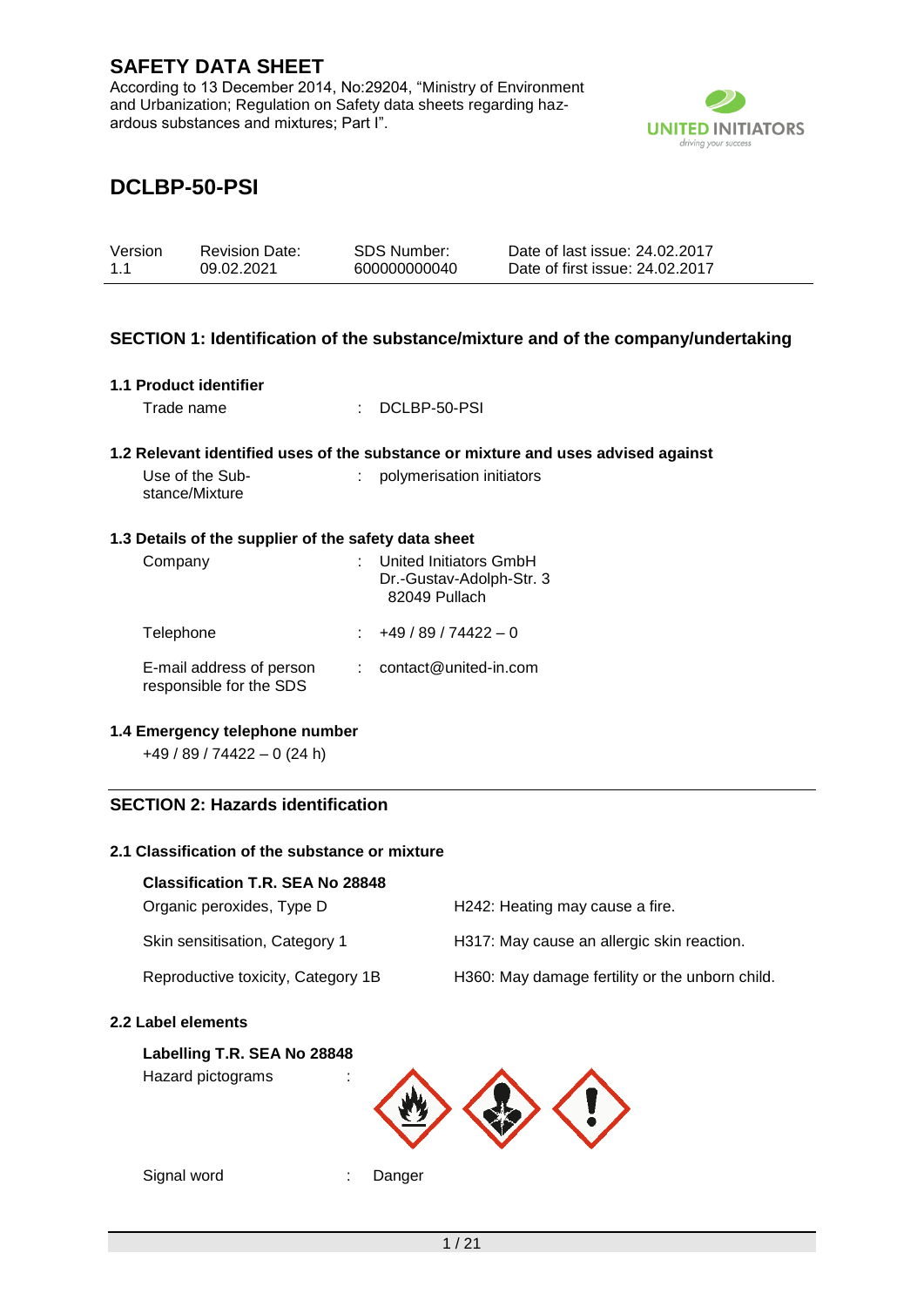According to 13 December 2014, No:29204, "Ministry of Environment and Urbanization; Regulation on Safety data sheets regarding hazardous substances and mixtures; Part I".



# **DCLBP-50-PSI**

| Version<br>1.1 | <b>Revision Date:</b><br>09.02.2021 | <b>SDS Number:</b><br>600000000040                                                             | Date of last issue: 24.02.2017<br>Date of first issue: 24.02.2017                                                                                                                                                                                                                                                     |
|----------------|-------------------------------------|------------------------------------------------------------------------------------------------|-----------------------------------------------------------------------------------------------------------------------------------------------------------------------------------------------------------------------------------------------------------------------------------------------------------------------|
|                | <b>Hazard statements</b>            | H242<br>H317<br>H360                                                                           | Heating may cause a fire.<br>May cause an allergic skin reaction.<br>May damage fertility or the unborn child.                                                                                                                                                                                                        |
|                | Precautionary statements            | <b>Prevention:</b>                                                                             |                                                                                                                                                                                                                                                                                                                       |
|                |                                     | P201<br>P210<br>es. No smoking.<br>P220<br>materials.<br>P234<br>P280<br>tion/face protection. | Obtain special instructions before use.<br>Keep away from heat/sparks/open flames/hot surfac-<br>Keep/Store away from clothing/ strong acids, bases,<br>heavy metal salts and other reducing substances / combustible<br>Keep only in original container.<br>Wear protective gloves/ protective clothing/ eye protec- |
|                |                                     | Response:<br>$P308 + P313$<br>attention.<br>P370 + P378                                        | IF exposed or concerned: Get medical advice/<br>In case of fire: Use water spray, alcohol-<br>resistant foam, dry chemical or carbon dioxide for extinction.                                                                                                                                                          |
|                |                                     | Storage:<br>P403 + P235                                                                        | Store in a well-ventilated place. Keep cool.                                                                                                                                                                                                                                                                          |

Hazardous components which must be listed on the label: Bis-(2,4-dichlorobenzoyl) peroxide (CAS-No. 133-14-2)

#### **2.3 Other hazards**

This substance/mixture contains no components considered to be either persistent, bioaccumulative and toxic (PBT), or very persistent and very bioaccumulative (vPvB) at levels of 0.1% or higher.

### **SECTION 3: Composition/information on ingredients**

### **3.2 Mixtures**

| Chemical nature | : Organic Peroxide |
|-----------------|--------------------|
|                 | paste              |

#### **Components**

| Chemical name                      | CAS-No.<br>EC-No.<br>Index-No.<br>Registration num-<br>ber | Classification                                      | Concentration<br>(% w/w) |
|------------------------------------|------------------------------------------------------------|-----------------------------------------------------|--------------------------|
| Bis-(2,4-dichlorobenzoyl) peroxide | $133 - 14 - 2$<br>205-094-9                                | Org. Perox. D;<br>H <sub>242</sub><br>Skin Sens. 1; | $>= 45 - 50$             |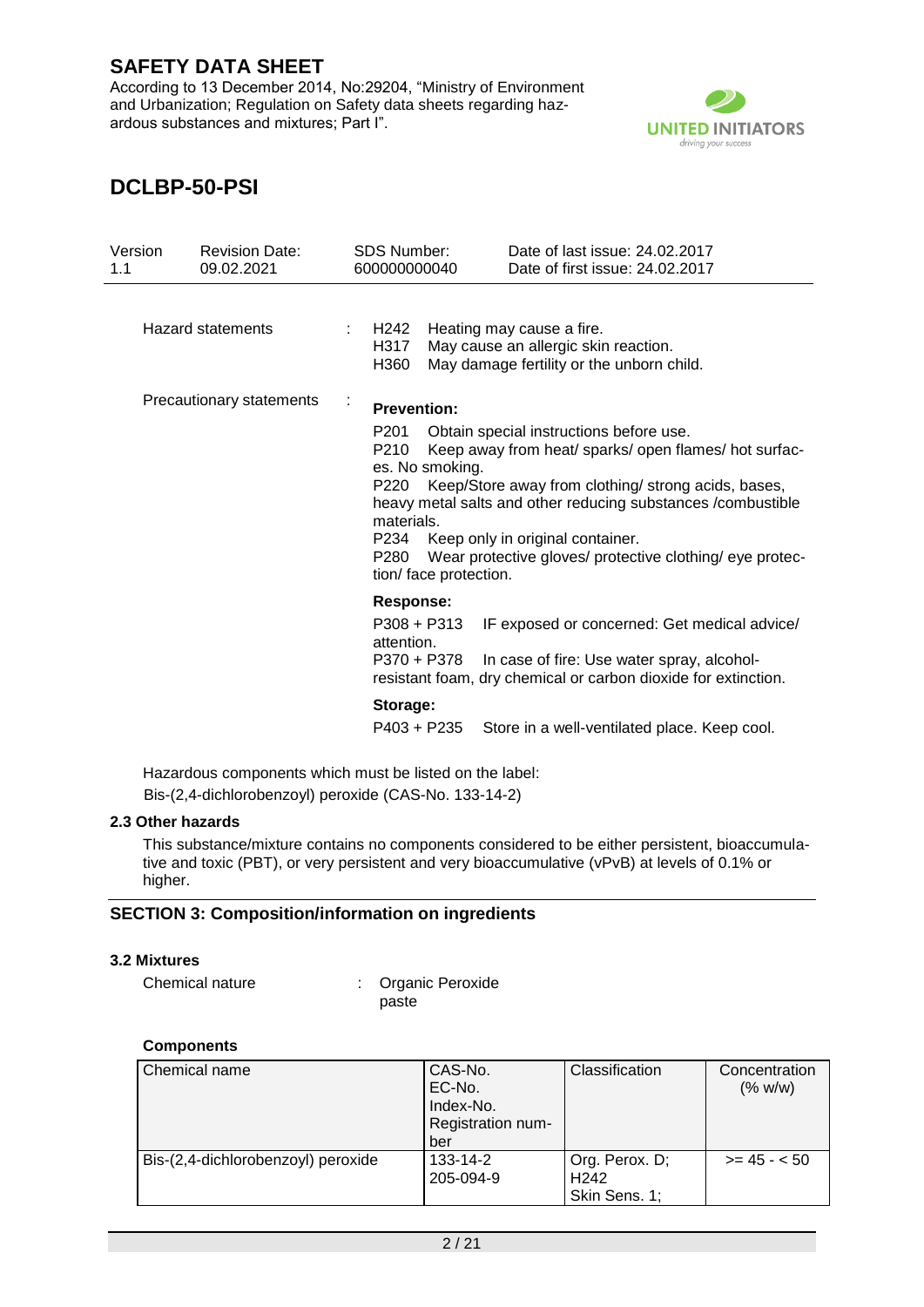According to 13 December 2014, No:29204, "Ministry of Environment and Urbanization; Regulation on Safety data sheets regarding hazardous substances and mixtures; Part I".



| Version<br>1.1 |                | <b>Revision Date:</b><br>09.02.2021                                            |   | <b>SDS Number:</b><br>600000000040 |                                                                                                                           | Date of last issue: 24.02.2017<br>Date of first issue: 24.02.2017                                                                                                            |  |
|----------------|----------------|--------------------------------------------------------------------------------|---|------------------------------------|---------------------------------------------------------------------------------------------------------------------------|------------------------------------------------------------------------------------------------------------------------------------------------------------------------------|--|
|                |                |                                                                                |   |                                    |                                                                                                                           |                                                                                                                                                                              |  |
|                |                | For explanation of abbreviations see section 16.                               |   |                                    |                                                                                                                           | H317<br>Repr. 1B; H360                                                                                                                                                       |  |
|                |                |                                                                                |   |                                    |                                                                                                                           |                                                                                                                                                                              |  |
|                |                | <b>SECTION 4: First aid measures</b>                                           |   |                                    |                                                                                                                           |                                                                                                                                                                              |  |
|                |                | 4.1 Description of first aid measures                                          |   |                                    |                                                                                                                           |                                                                                                                                                                              |  |
|                | General advice |                                                                                |   |                                    | Move out of dangerous area.<br>Do not leave the victim unattended.<br>Call a physician immediately.                       | Show this safety data sheet to the doctor in attendance.                                                                                                                     |  |
|                |                | Protection of first-aiders                                                     | ÷ |                                    |                                                                                                                           | First Aid responders should pay attention to self-protection<br>and use the recommended protective clothing                                                                  |  |
|                | If inhaled     |                                                                                |   | advice.                            | If symptoms persist, call a physician.                                                                                    | If unconscious, place in recovery position and seek medical<br>If breathed in, move person into fresh air.                                                                   |  |
|                |                | In case of skin contact                                                        |   | and shoes.                         | If on skin, rinse well with water.<br>If on clothes, remove clothes.<br>If symptoms persist, call a physician.            | In case of contact, immediately flush skin with plenty of water<br>for at least 15 minutes while removing contaminated clothing<br>Wash contaminated clothing before re-use. |  |
|                |                | In case of eye contact                                                         |   |                                    | of water and seek medical advice.<br>Remove contact lenses.<br>Protect unharmed eye.<br>Keep eye wide open while rinsing. | In the case of contact with eyes, rinse immediately with plenty<br>If eye irritation persists, consult a specialist.                                                         |  |
|                | If swallowed   |                                                                                |   |                                    | Keep respiratory tract clear.<br>Call a physician immediately.<br>Rinse mouth thoroughly with water.                      |                                                                                                                                                                              |  |
|                |                | 4.2 Most important symptoms and effects, both acute and delayed                |   |                                    |                                                                                                                           |                                                                                                                                                                              |  |
|                | <b>Risks</b>   |                                                                                |   |                                    | May cause an allergic skin reaction.                                                                                      | May damage fertility or the unborn child.                                                                                                                                    |  |
|                |                | 4.3 Indication of any immediate medical attention and special treatment needed |   |                                    |                                                                                                                           |                                                                                                                                                                              |  |
|                | Treatment      |                                                                                |   |                                    |                                                                                                                           | Treat symptomatically and supportively.                                                                                                                                      |  |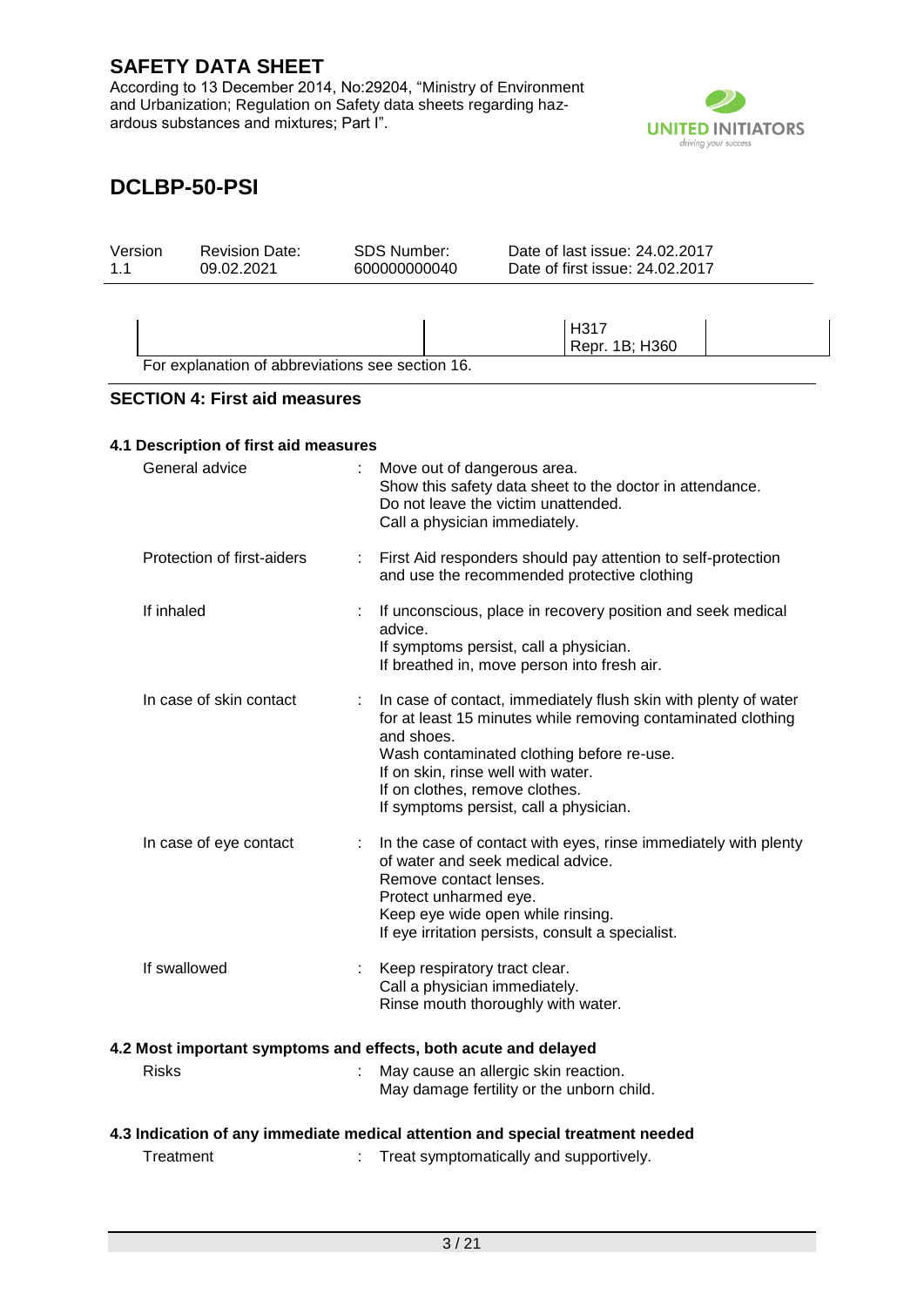According to 13 December 2014, No:29204, "Ministry of Environment and Urbanization; Regulation on Safety data sheets regarding hazardous substances and mixtures; Part I".



# **DCLBP-50-PSI**

| Version | <b>Revision Date:</b> | SDS Number:  | Date of last issue: 24,02,2017  |
|---------|-----------------------|--------------|---------------------------------|
| 1.1     | 09.02.2021            | 600000000040 | Date of first issue: 24.02.2017 |

### **SECTION 5: Firefighting measures**

| 5.1 Extinguishing media                                   |   |                                                                                                                                                                                                                                                                                                                                                                                                                                                                                           |
|-----------------------------------------------------------|---|-------------------------------------------------------------------------------------------------------------------------------------------------------------------------------------------------------------------------------------------------------------------------------------------------------------------------------------------------------------------------------------------------------------------------------------------------------------------------------------------|
| Suitable extinguishing media                              |   | Water spray jet<br>Alcohol-resistant foam<br>Carbon dioxide (CO2)<br>Dry chemical                                                                                                                                                                                                                                                                                                                                                                                                         |
| Unsuitable extinguishing<br>media                         |   | High volume water jet                                                                                                                                                                                                                                                                                                                                                                                                                                                                     |
| 5.2 Special hazards arising from the substance or mixture |   |                                                                                                                                                                                                                                                                                                                                                                                                                                                                                           |
| Specific hazards during fire-<br>fighting                 |   | Contact with incompatible materials or exposure to tempera-<br>tures exceeding SADT may result in a self-accelerating de-<br>composition reaction with release of flammable vapors which<br>may auto-ignite.<br>The product burns violently.<br>Flash back possible over considerable distance.<br>Vapours may form explosive mixtures with air.<br>The product will float on water and can be reignited on surface<br>water.<br>Cool closed containers exposed to fire with water spray. |
| 5.3 Advice for firefighters                               |   |                                                                                                                                                                                                                                                                                                                                                                                                                                                                                           |
| Special protective equipment<br>for firefighters          |   | Wear self-contained breathing apparatus for firefighting if nec-<br>essary. Use personal protective equipment.                                                                                                                                                                                                                                                                                                                                                                            |
| Specific extinguishing meth-<br>ods                       |   | Do not use a solid water stream as it may scatter and spread<br>fire.<br>Remove undamaged containers from fire area if it is safe to do<br>SO.<br>Use water spray to cool unopened containers.                                                                                                                                                                                                                                                                                            |
| Further information                                       | t | Collect contaminated fire extinguishing water separately. This<br>must not be discharged into drains.<br>Fire residues and contaminated fire extinguishing water must<br>be disposed of in accordance with local regulations.<br>Use extinguishing measures that are appropriate to local cir-<br>cumstances and the surrounding environment.                                                                                                                                             |

#### **SECTION 6: Accidental release measures**

#### **6.1 Personal precautions, protective equipment and emergency procedures**

| Personal precautions | : Use personal protective equipment. |
|----------------------|--------------------------------------|
|                      | Avoid dust formation.                |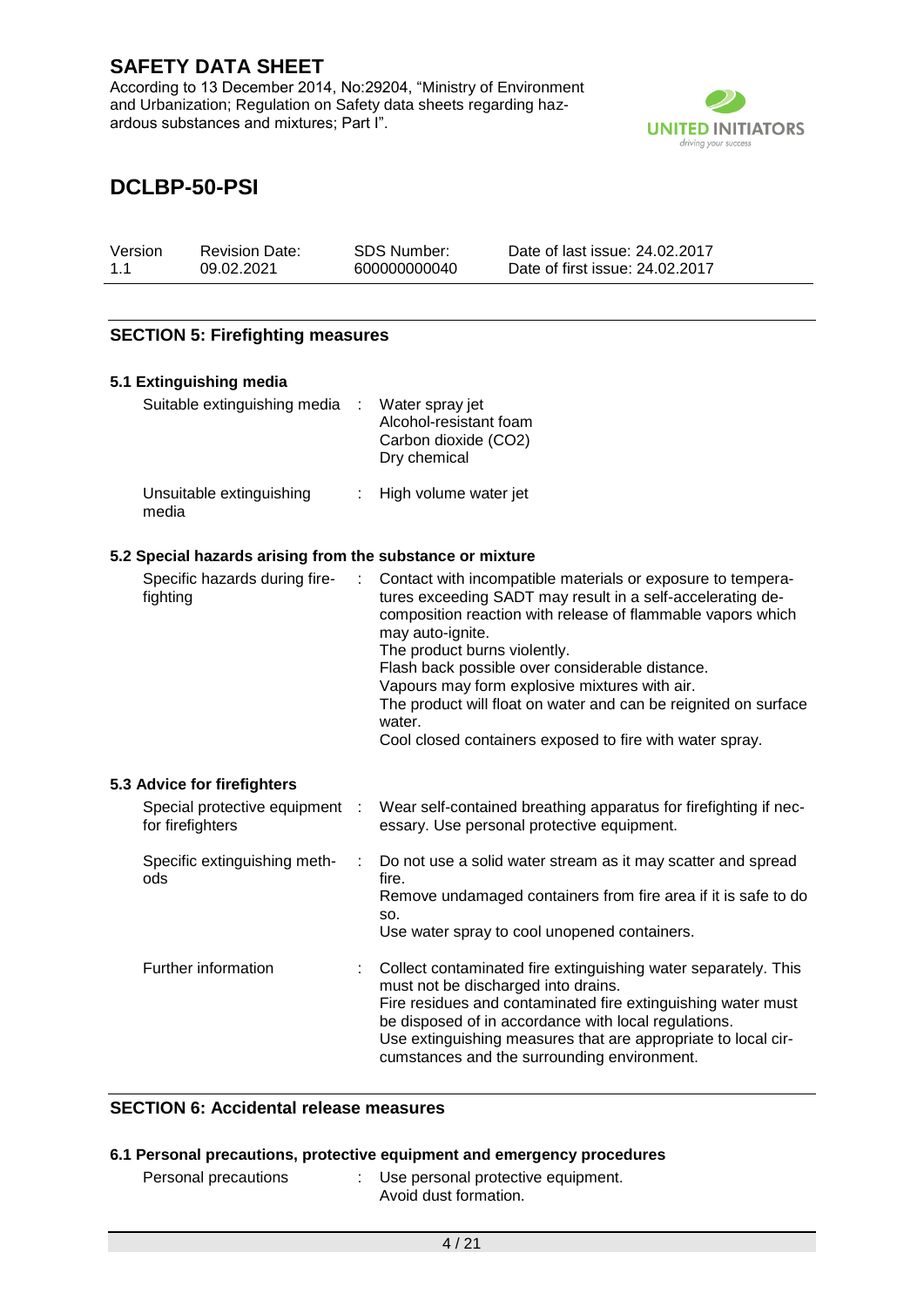According to 13 December 2014, No:29204, "Ministry of Environment and Urbanization; Regulation on Safety data sheets regarding hazardous substances and mixtures; Part I".



# **DCLBP-50-PSI**

| Version<br>1.1 | <b>Revision Date:</b><br>09.02.2021                                       |    | <b>SDS Number:</b><br>600000000040                                                                                                                                                         | Date of last issue: 24.02.2017<br>Date of first issue: 24.02.2017                                                                                                                                                                                                                                                                                                                                                                                                          |
|----------------|---------------------------------------------------------------------------|----|--------------------------------------------------------------------------------------------------------------------------------------------------------------------------------------------|----------------------------------------------------------------------------------------------------------------------------------------------------------------------------------------------------------------------------------------------------------------------------------------------------------------------------------------------------------------------------------------------------------------------------------------------------------------------------|
|                |                                                                           |    | Avoid breathing dust.<br>Remove all sources of ignition.<br>ment recommendations.<br>considerations".                                                                                      | Follow safe handling advice and personal protective equip-<br>Never return spills in original containers for re-use.<br>Treat recovered material as described in the section "Disposal                                                                                                                                                                                                                                                                                     |
|                | <b>6.2 Environmental precautions</b>                                      |    |                                                                                                                                                                                            |                                                                                                                                                                                                                                                                                                                                                                                                                                                                            |
|                | Environmental precautions                                                 | ÷. | Prevent product from entering drains.<br>Prevent further leakage or spillage if safe to do so.<br>If the product contaminates rivers and lakes or drains inform<br>respective authorities. |                                                                                                                                                                                                                                                                                                                                                                                                                                                                            |
|                | 6.3 Methods and material for containment and cleaning up                  |    |                                                                                                                                                                                            |                                                                                                                                                                                                                                                                                                                                                                                                                                                                            |
|                | Methods for cleaning up                                                   |    | tion at or below SADT.<br>Clear spills immediately.<br>spray jet.<br>al, use plenty of water.<br>Isolate waste and do not reuse.<br>Non-sparking tools should be used.                     | Contact with incompatible substances can cause decomposi-<br>Suppress (knock down) gases/vapours/mists with a water<br>To clean the floor and all objects contaminated by this materi-<br>Soak up with inert absorbent material.<br>Local or national regulations may apply to releases and dis-<br>posal of this material, as well as those materials and items<br>employed in the cleanup of releases. You will need to deter-<br>mine which regulations are applicable. |
|                | 6.4 Reference to other sections<br>For personal protection see section 8. |    |                                                                                                                                                                                            |                                                                                                                                                                                                                                                                                                                                                                                                                                                                            |

### **SECTION 7: Handling and storage**

### **7.1 Precautions for safe handling**

| Technical measures      | : See Engineering measures under EXPOSURE<br>CONTROLS/PERSONAL PROTECTION section.                                                                                                                                                                                                                                                                                  |
|-------------------------|---------------------------------------------------------------------------------------------------------------------------------------------------------------------------------------------------------------------------------------------------------------------------------------------------------------------------------------------------------------------|
| Advice on safe handling | : Do not swallow.<br>Do not breathe vapours/dust.<br>Avoid exposure - obtain special instructions before use.<br>Avoid contact with skin and eyes.<br>Take precautionary measures against static discharges.<br>Never return any product to the container from which it was<br>originally removed.<br>Provide sufficient air exchange and/or exhaust in work rooms. |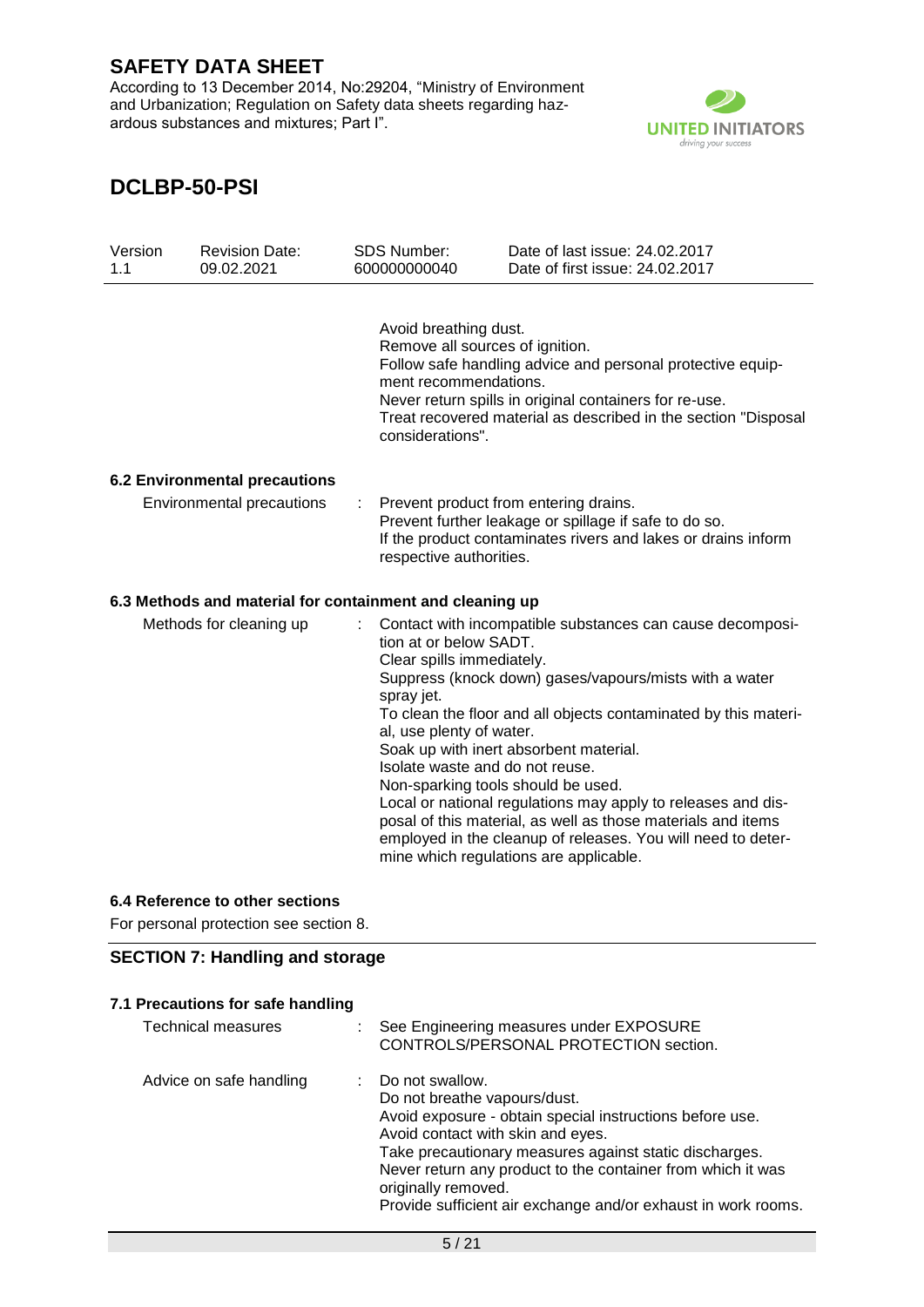According to 13 December 2014, No:29204, "Ministry of Environment and Urbanization; Regulation on Safety data sheets regarding hazardous substances and mixtures; Part I".



| Version<br>1.1 | <b>Revision Date:</b><br>09.02.2021                              |   | <b>SDS Number:</b><br>600000000040                                                                                                                      | Date of last issue: 24.02.2017<br>Date of first issue: 24.02.2017                                                                                                                                                                                                                                                                                                                                                                           |
|----------------|------------------------------------------------------------------|---|---------------------------------------------------------------------------------------------------------------------------------------------------------|---------------------------------------------------------------------------------------------------------------------------------------------------------------------------------------------------------------------------------------------------------------------------------------------------------------------------------------------------------------------------------------------------------------------------------------------|
|                |                                                                  |   | Avoid confinement.<br>other ignition sources. No smoking.<br>plication area.<br>Wash thoroughly after handling.<br>used.<br>Protect from contamination. | Keep away from heat, hot surfaces, sparks, open flames and<br>Smoking, eating and drinking should be prohibited in the ap-<br>For personal protection see section 8.<br>Persons susceptible to skin sensitisation problems or asthma,<br>allergies, chronic or recurrent respiratory disease should not<br>be employed in any process in which this mixture is being                                                                        |
|                | Advice on protection against<br>fire and explosion               | ÷ | away from combustible material.                                                                                                                         | Avoid dust formation. Provide appropriate exhaust ventilation<br>at places where dust is formed. Keep away from heat and<br>sources of ignition. Use only explosion-proof equipment. Keep                                                                                                                                                                                                                                                   |
|                | Hygiene measures                                                 |   |                                                                                                                                                         | Keep away from food and drink. When using do not eat or<br>drink. When using do not smoke. Wash hands before breaks<br>and immediately after handling the product.                                                                                                                                                                                                                                                                          |
|                | 7.2 Conditions for safe storage, including any incompatibilities |   |                                                                                                                                                         |                                                                                                                                                                                                                                                                                                                                                                                                                                             |
|                | Requirements for storage<br>areas and containers                 |   |                                                                                                                                                         | Avoid impurities (e.g. rust, dust, ash), risk of decomposition.<br>Electrical installations / working materials must comply with<br>the technological safety standards. Containers which are<br>opened must be carefully resealed and kept upright to prevent<br>leakage. Store in original container. Keep containers tightly<br>closed in a cool, well-ventilated place. Store in accordance<br>with the particular national regulations. |
|                | Advice on common storage                                         |   | other reducing substances.                                                                                                                              | Keep away from strong acids, bases, heavy metal salts and                                                                                                                                                                                                                                                                                                                                                                                   |
|                | Recommended storage tem-<br>perature                             |   | $\therefore$ 5 - 30 °C                                                                                                                                  |                                                                                                                                                                                                                                                                                                                                                                                                                                             |
|                | Further information on stor-<br>age stability                    |   |                                                                                                                                                         | No decomposition if stored normally.                                                                                                                                                                                                                                                                                                                                                                                                        |
|                | 7.3 Specific end use(s)<br>Specific use(s)                       |   | sheet.                                                                                                                                                  | For further information, refer to the product technical data                                                                                                                                                                                                                                                                                                                                                                                |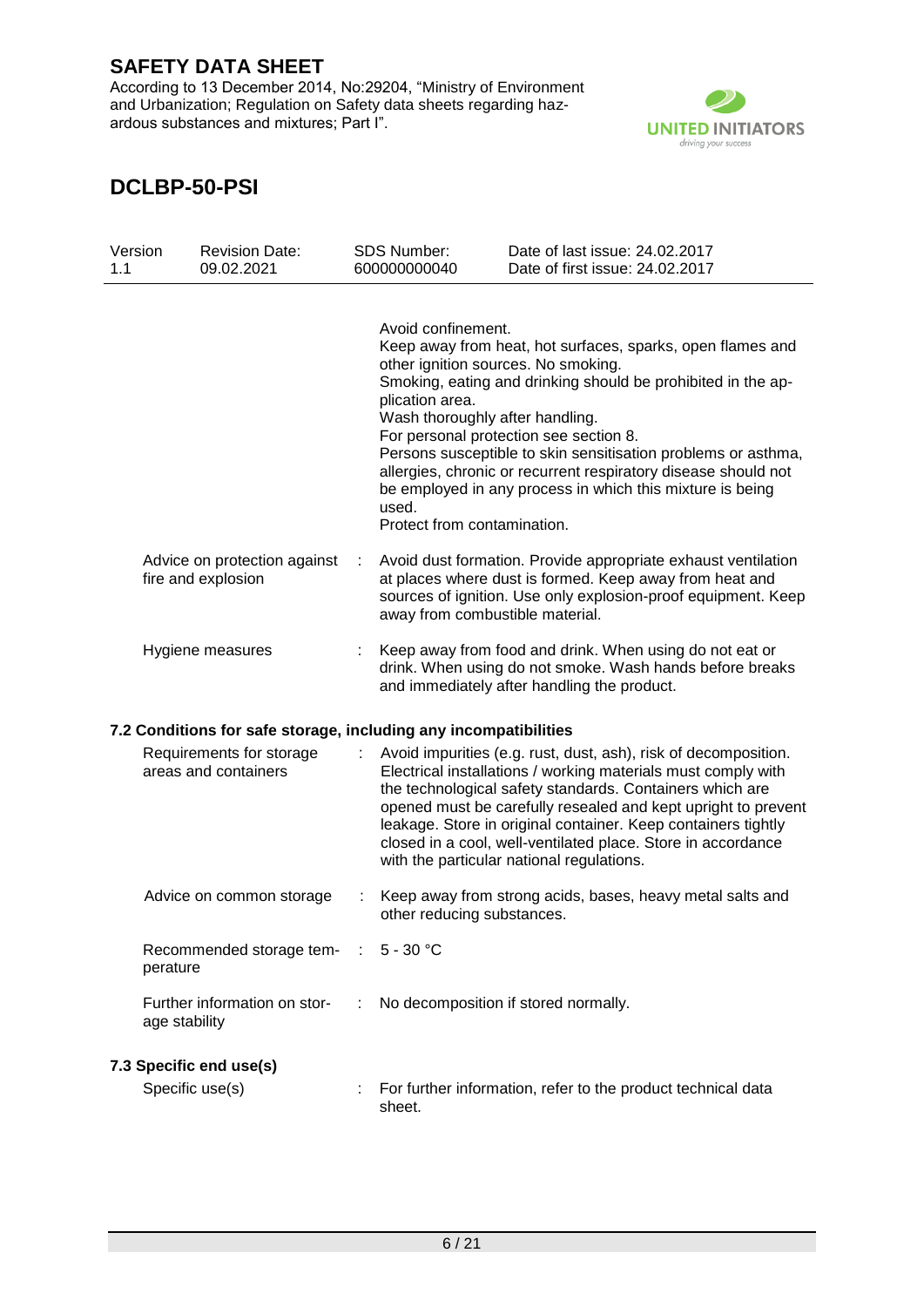According to 13 December 2014, No:29204, "Ministry of Environment and Urbanization; Regulation on Safety data sheets regarding hazardous substances and mixtures; Part I".



# **DCLBP-50-PSI**

| Version | <b>Revision Date:</b> | SDS Number:  | Date of last issue: 24.02.2017  |
|---------|-----------------------|--------------|---------------------------------|
| 1.1     | 09.02.2021            | 600000000040 | Date of first issue: 24,02,2017 |

### **SECTION 8: Exposure controls/personal protection**

#### **8.1 Control parameters**

Contains no substances with occupational exposure limit values.

#### **Derived No Effect Level (DNEL) :**

| Substance name                                | End Use | Exposure routes   | Potential health ef-          | Value                 |
|-----------------------------------------------|---------|-------------------|-------------------------------|-----------------------|
|                                               |         |                   | fects                         |                       |
| $Dis-(2,4-$<br>dichlorobenzoyl) per-<br>oxide | Workers | <b>Inhalation</b> | Long-term systemic<br>effects | $3,53 \, \text{mg/m}$ |
|                                               | Workers | Skin contact      | Long-term systemic<br>effects | 10 mg/kg<br>bw/day    |

#### **Predicted No Effect Concentration (PNEC) :**

| Substance name                   | <b>Environmental Compartment</b> | Value        |
|----------------------------------|----------------------------------|--------------|
| Bis-(2,4-dichlorobenzoyl) perox- | Fresh water                      | 0,00029 mg/l |
| ide                              |                                  |              |
|                                  | Marine water                     | 0,00003 mg/l |
|                                  | Sewage treatment plant           | 50 mg/l      |
|                                  | Fresh water sediment             | 1,89 mg/kg   |
|                                  | Marine sediment                  | $0,19$ mg/kg |
|                                  | Soil                             | $0,38$ mg/kg |

#### **8.2 Exposure controls**

#### **Engineering measures**

Minimize workplace exposure concentrations.

#### **Personal protective equipment**

| relation protective equipment                                        |                                                                                                                                                                                                                                                                                                                                                                                  |
|----------------------------------------------------------------------|----------------------------------------------------------------------------------------------------------------------------------------------------------------------------------------------------------------------------------------------------------------------------------------------------------------------------------------------------------------------------------|
| Eye protection                                                       | Tightly fitting safety goggles<br>Please wear suitable protective goggles. Also wear face pro-<br>tection if there is a splash hazard.<br>Ensure that eyewash stations and safety showers are close to<br>the workstation location.                                                                                                                                              |
| Hand protection<br>Material<br>Break through time<br>Glove thickness | Nitrile rubber<br>– 480 min<br>$0.2 \text{ mm}$                                                                                                                                                                                                                                                                                                                                  |
| Remarks                                                              | Choose gloves to protect hands against chemicals depending<br>on the concentration and quantity of the hazardous sub-<br>stance and specific to place of work. For special applications,<br>we recommend clarifying the resistance to chemicals of the<br>aforementioned protective gloves with the glove manufactur-<br>er. Wash hands before breaks and at the end of workday. |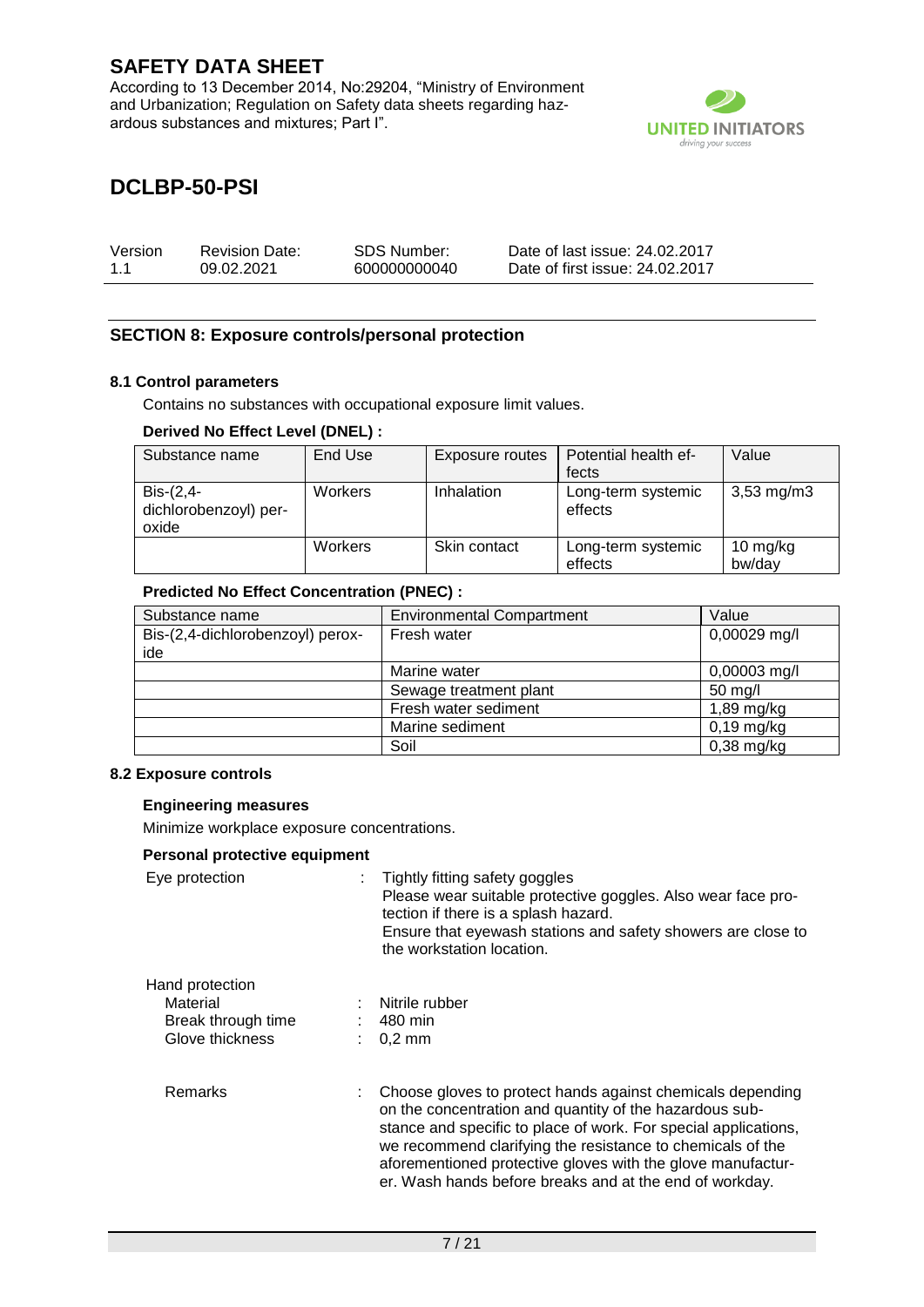According to 13 December 2014, No:29204, "Ministry of Environment and Urbanization; Regulation on Safety data sheets regarding hazardous substances and mixtures; Part I".



# **DCLBP-50-PSI**

| Version<br>1.1 | <b>Revision Date:</b><br>09.02.2021 | <b>SDS Number:</b><br>600000000040 | Date of last issue: 24,02,2017<br>Date of first issue: 24,02,2017                                                            |
|----------------|-------------------------------------|------------------------------------|------------------------------------------------------------------------------------------------------------------------------|
|                | Skin and body protection            | tial.                              | Select appropriate protective clothing based on chemical re-<br>sistance data and an assessment of the local exposure poten- |
|                | Respiratory protection              | approved filter.                   | In the case of dust or aerosol formation use respirator with an                                                              |
|                | Filter type                         | Filter type P                      |                                                                                                                              |

### **SECTION 9: Physical and chemical properties**

#### **9.1 Information on basic physical and chemical properties**

| Appearance                                            |   | paste                                              |
|-------------------------------------------------------|---|----------------------------------------------------|
| Colour                                                |   | white                                              |
| Odour                                                 |   | mild                                               |
| <b>Odour Threshold</b>                                |   | No data available                                  |
| pH                                                    |   | No data available                                  |
| Melting point/range                                   |   | No data available                                  |
| Boiling point/boiling range                           | ÷ | Decomposition: Decomposes below the boiling point. |
| Flash point                                           |   | No data available                                  |
| Evaporation rate                                      |   | No data available                                  |
| Flammability (solid, gas)                             | ÷ | Not applicable                                     |
| Upper explosion limit / Upper :<br>flammability limit |   | No data available                                  |
| Lower explosion limit / Lower :<br>flammability limit |   | No data available                                  |
| Vapour pressure                                       |   | < 0,00001 hPa (25 °C)                              |
| Relative vapour density                               | ÷ | No data available                                  |
| Relative density                                      |   | 1,212 (20 °C)                                      |
| Density                                               |   | 1,2 g/cm3 (20 °C)                                  |
| Solubility(ies)<br>Water solubility                   | ÷ | < 0,001 g/l insoluble $(20 °C)$                    |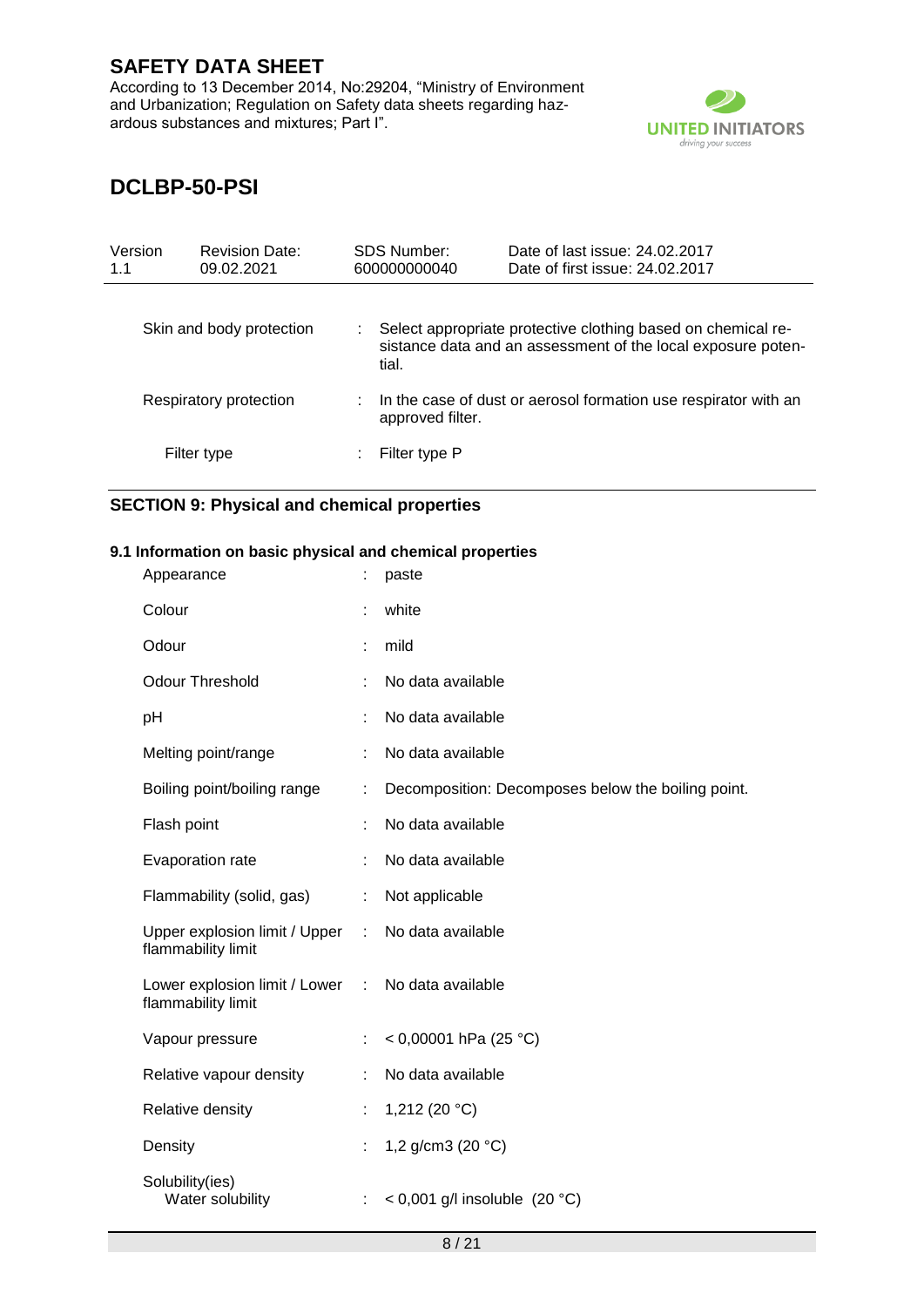According to 13 December 2014, No:29204, "Ministry of Environment and Urbanization; Regulation on Safety data sheets regarding hazardous substances and mixtures; Part I".



# **DCLBP-50-PSI**

| Version<br>1.1 | <b>Revision Date:</b><br>09.02.2021                     | <b>SDS Number:</b><br>600000000040 | Date of last issue: 24,02,2017<br>Date of first issue: 24.02.2017                                                                                                    |
|----------------|---------------------------------------------------------|------------------------------------|----------------------------------------------------------------------------------------------------------------------------------------------------------------------|
|                | Partition coefficient: n-<br>octanol/water              | log Pow: 6 (20 °C)                 |                                                                                                                                                                      |
|                | Viscosity<br>Viscosity, dynamic                         | 4.000.000 mPa.s (20 °C)            |                                                                                                                                                                      |
|                | Viscosity, kinematic                                    | No data available                  |                                                                                                                                                                      |
|                | <b>Explosive properties</b>                             | Not explosive                      |                                                                                                                                                                      |
|                | Oxidizing properties                                    | Organic peroxide                   | The substance or mixture is not classified as oxidizing.                                                                                                             |
|                | 9.2 Other information                                   |                                    |                                                                                                                                                                      |
|                | Self-Accelerating decomposi-<br>tion temperature (SADT) | 60 °C<br>Method: UN-Test H.4       | SADT-Self Accelerating Decomposition Temperature. Lowest<br>temperature at which the tested package size will undergo a<br>self-accelerating decomposition reaction. |
|                | Self-ignition                                           |                                    | The substance or mixture is not classified as self heating.                                                                                                          |

### **SECTION 10: Stability and reactivity**

#### **10.1 Reactivity**

Stable under recommended storage conditions.

### **10.2 Chemical stability**

Stable under recommended storage conditions.

#### **10.3 Possibility of hazardous reactions**

| Hazardous reactions      | : Contact with incompatible substances can cause decomposi-<br>tion at or below SADT.                                                                                |
|--------------------------|----------------------------------------------------------------------------------------------------------------------------------------------------------------------|
| 10.4 Conditions to avoid |                                                                                                                                                                      |
| Conditions to avoid      | Protect from contamination.<br>Contact with incompatible substances can cause decomposi-<br>tion at or below SADT.<br>Heat, flames and sparks.<br>Avoid confinement. |

### **10.5 Incompatible materials**

| Materials to avoid | Accelerators, strong acids and bases, heavy metals and |
|--------------------|--------------------------------------------------------|
|                    | heavy metal salts, reducing agents                     |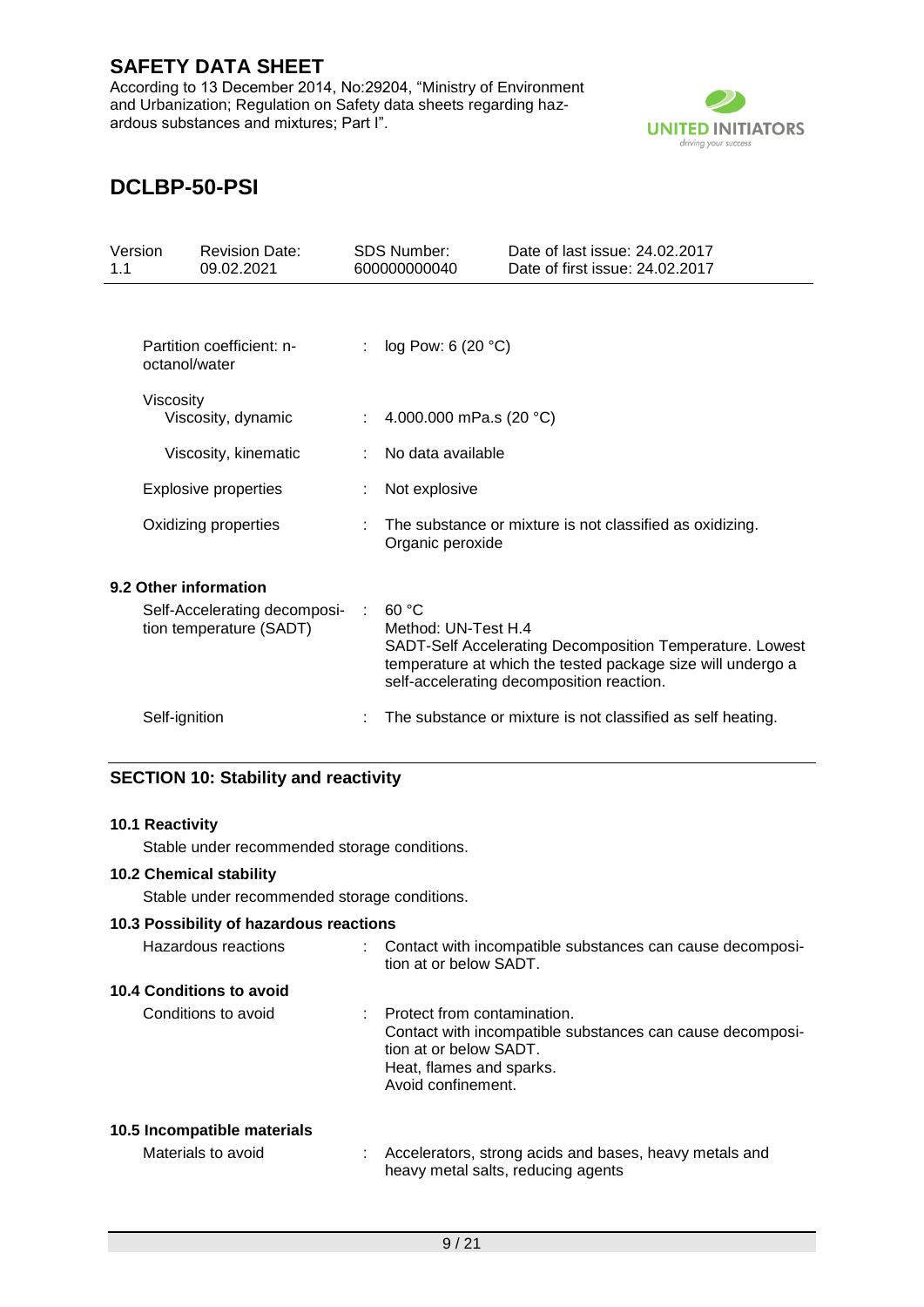According to 13 December 2014, No:29204, "Ministry of Environment and Urbanization; Regulation on Safety data sheets regarding hazardous substances and mixtures; Part I".



## **DCLBP-50-PSI**

| Version | <b>Revision Date:</b> | SDS Number:  | Date of last issue: 24.02.2017  |
|---------|-----------------------|--------------|---------------------------------|
| 11      | 09.02.2021            | 600000000040 | Date of first issue: 24.02.2017 |

#### **10.6 Hazardous decomposition products**

Irritant, caustic, flammable, noxious/toxic gases and vapours can develop in the case of fire and decomposition

#### **SECTION 11: Toxicological information**

#### **11.1 Information on toxicological effects**

#### **Acute toxicity**

Not classified based on available information.

#### **Components:**

#### **Bis-(2,4-dichlorobenzoyl) peroxide:**

| Acute oral toxicity   | LD50 (Rat): $> 2.000$ mg/kg<br>Method: OECD Test Guideline 423<br>Assessment: The substance or mixture has no acute oral tox-<br>icity                    |
|-----------------------|-----------------------------------------------------------------------------------------------------------------------------------------------------------|
| Acute dermal toxicity | : LD50 (Rabbit): $> 2.000$ mg/kg<br>Assessment: The substance or mixture has no acute dermal<br>toxicity<br>Remarks: Based on data from similar materials |

### **Skin corrosion/irritation**

Not classified based on available information.

#### **Product:**

| Species<br>Method<br>Result | Rabbit<br>: OECD Test Guideline 404<br>: Mild skin irritation |
|-----------------------------|---------------------------------------------------------------|
| Remarks                     | May cause skin irritation and/or dermatitis.                  |

#### **Components:**

#### **Bis-(2,4-dichlorobenzoyl) peroxide:**

| <b>Species</b> | : Rabbit                                     |
|----------------|----------------------------------------------|
| Method         | : OECD Test Guideline 404                    |
| Result         | : Mild skin irritation                       |
| Remarks        | May cause skin irritation and/or dermatitis. |

#### **Serious eye damage/eye irritation**

Not classified based on available information.

#### **Product:**

Species : Rabbit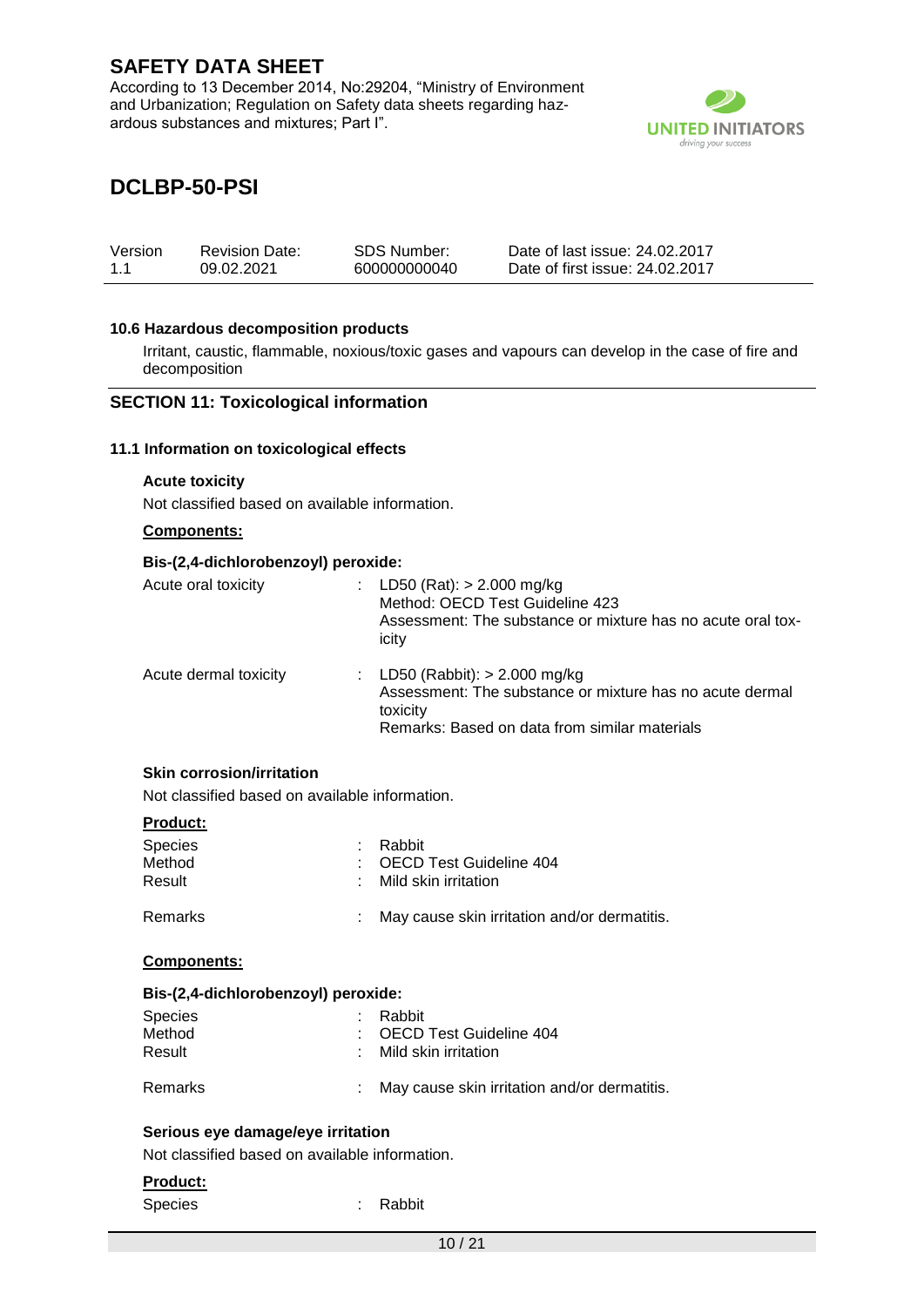According to 13 December 2014, No:29204, "Ministry of Environment and Urbanization; Regulation on Safety data sheets regarding hazardous substances and mixtures; Part I".



| 1.1 | Version          | <b>Revision Date:</b><br>09.02.2021                                                | SDS Number:<br>600000000040                         | Date of last issue: 24.02.2017<br>Date of first issue: 24.02.2017 |  |
|-----|------------------|------------------------------------------------------------------------------------|-----------------------------------------------------|-------------------------------------------------------------------|--|
|     |                  |                                                                                    |                                                     |                                                                   |  |
|     | Method<br>Result |                                                                                    | <b>OECD Test Guideline 437</b><br>No eye irritation |                                                                   |  |
|     | Remarks          |                                                                                    | system.                                             | Product dust may be irritating to eyes, skin and respiratory      |  |
|     |                  | Components:                                                                        |                                                     |                                                                   |  |
|     |                  | Bis-(2,4-dichlorobenzoyl) peroxide:                                                |                                                     |                                                                   |  |
|     | <b>Species</b>   |                                                                                    | Rabbit                                              |                                                                   |  |
|     | Method           |                                                                                    | <b>OECD Test Guideline 437</b>                      |                                                                   |  |
|     | Result           |                                                                                    | No eye irritation                                   |                                                                   |  |
|     | Remarks          |                                                                                    | and the skin.                                       | Vapours may cause irritation to the eyes, respiratory system      |  |
|     |                  | <b>Respiratory or skin sensitisation</b>                                           |                                                     |                                                                   |  |
|     |                  | <b>Skin sensitisation</b><br>May cause an allergic skin reaction.                  |                                                     |                                                                   |  |
|     |                  | <b>Respiratory sensitisation</b><br>Not classified based on available information. |                                                     |                                                                   |  |
|     | Product:         |                                                                                    |                                                     |                                                                   |  |
|     | Method           |                                                                                    | <b>OECD Test Guideline 429</b>                      |                                                                   |  |
|     | Result           |                                                                                    | Causes sensitisation.                               |                                                                   |  |
|     | Remarks          |                                                                                    | Causes sensitisation.                               |                                                                   |  |
|     |                  | Components:                                                                        |                                                     |                                                                   |  |
|     |                  | Bis-(2,4-dichlorobenzoyl) peroxide:                                                |                                                     |                                                                   |  |
|     | Method           |                                                                                    | <b>EXAMPLE 19 SECO Test Guideline 429</b>           |                                                                   |  |
|     | Result           |                                                                                    |                                                     | May cause sensitisation by skin contact.                          |  |
|     | Remarks          |                                                                                    | Causes sensitisation.                               |                                                                   |  |
|     |                  | <b>Germ cell mutagenicity</b>                                                      |                                                     |                                                                   |  |
|     |                  | Not classified based on available information.                                     |                                                     |                                                                   |  |
|     | <b>Product:</b>  |                                                                                    |                                                     |                                                                   |  |
|     |                  | Genotoxicity in vitro                                                              | Result: negative                                    | Method: OECD Test Guideline 476                                   |  |
|     |                  |                                                                                    | Result: negative                                    | Method: OECD Test Guideline 487                                   |  |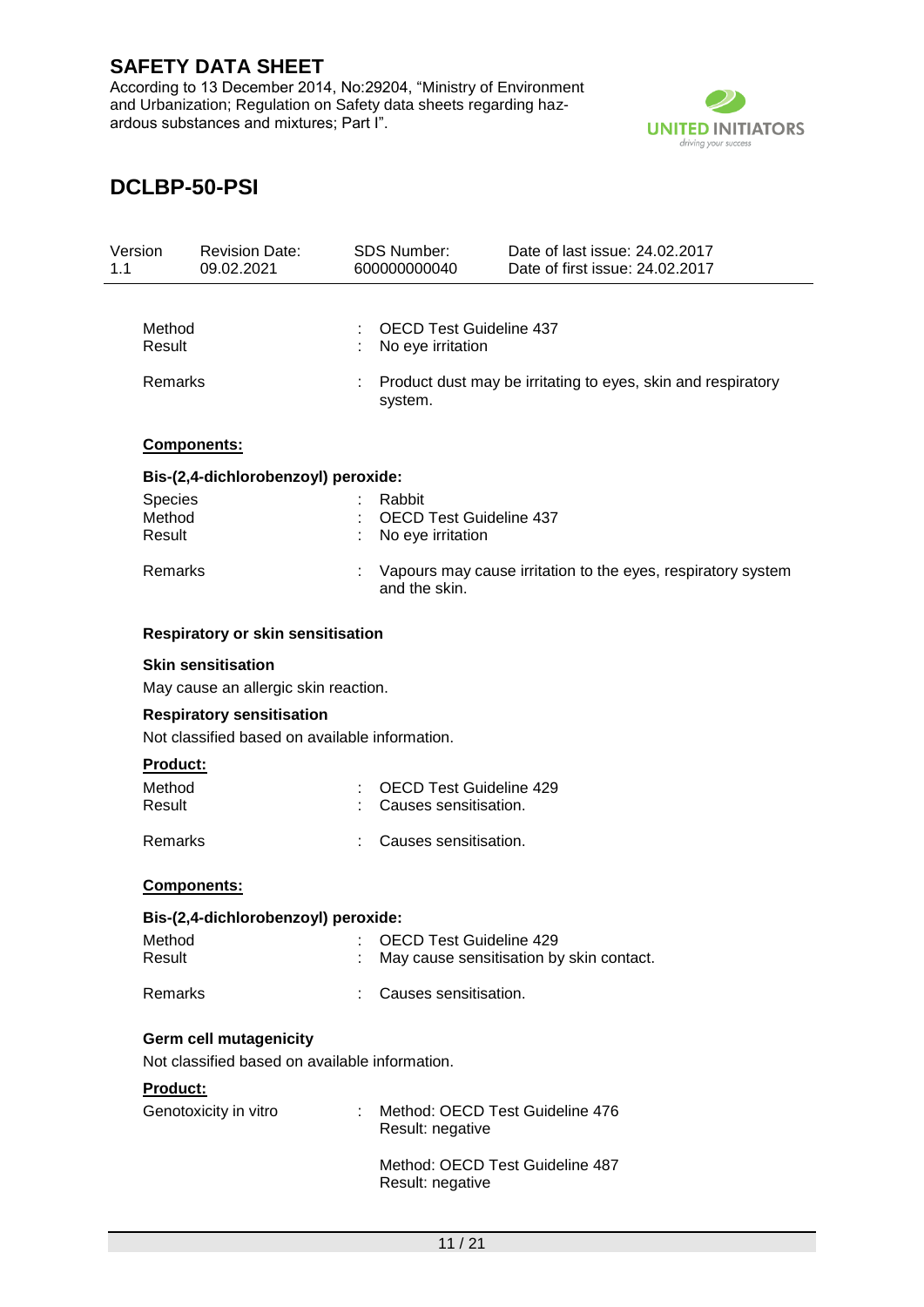According to 13 December 2014, No:29204, "Ministry of Environment and Urbanization; Regulation on Safety data sheets regarding hazardous substances and mixtures; Part I".



| Version<br>1.1 |                      | <b>Revision Date:</b><br>09.02.2021            |                              | <b>SDS Number:</b><br>600000000040                     | Date of last issue: 24.02.2017<br>Date of first issue: 24.02.2017                                                           |  |
|----------------|----------------------|------------------------------------------------|------------------------------|--------------------------------------------------------|-----------------------------------------------------------------------------------------------------------------------------|--|
|                |                      |                                                |                              |                                                        |                                                                                                                             |  |
|                | Genotoxicity in vivo |                                                | : Remarks: No data available |                                                        |                                                                                                                             |  |
|                |                      | Components:                                    |                              |                                                        |                                                                                                                             |  |
|                |                      | Bis-(2,4-dichlorobenzoyl) peroxide:            |                              |                                                        |                                                                                                                             |  |
|                |                      | Genotoxicity in vitro                          |                              | Result: negative                                       | Method: OECD Test Guideline 476                                                                                             |  |
|                |                      |                                                |                              | Method: OECD Test Guideline 487<br>Result: negative    |                                                                                                                             |  |
|                |                      | Genotoxicity in vivo                           |                              | Remarks: No data available                             |                                                                                                                             |  |
|                |                      | Carcinogenicity                                |                              |                                                        |                                                                                                                             |  |
|                |                      | Not classified based on available information. |                              |                                                        |                                                                                                                             |  |
|                | Product:             |                                                |                              |                                                        |                                                                                                                             |  |
|                | Remarks              |                                                |                              | This information is not available.                     |                                                                                                                             |  |
|                |                      | <b>Reproductive toxicity</b>                   |                              |                                                        |                                                                                                                             |  |
|                |                      | May damage fertility or the unborn child.      |                              |                                                        |                                                                                                                             |  |
|                | <b>Product:</b>      |                                                |                              |                                                        |                                                                                                                             |  |
|                |                      | Effects on fertility                           |                              | Species: Rat, male and female<br>Dose: 1000 mg/kg bw/d |                                                                                                                             |  |
|                |                      |                                                |                              |                                                        | Symptoms: male reproductive effects<br>Target Organs: male reproductive organs                                              |  |
|                |                      |                                                |                              |                                                        |                                                                                                                             |  |
|                |                      |                                                |                              | Species: Rat, male and female<br>Dose: 300 mg/kg bw/d  |                                                                                                                             |  |
|                |                      |                                                |                              |                                                        | Symptoms: male reproductive effects                                                                                         |  |
|                |                      |                                                |                              |                                                        | Target Organs: male reproductive organs                                                                                     |  |
|                | sessment             | Reproductive toxicity - As-                    |                              |                                                        | Clear evidence of adverse effects on sexual function and fertil-<br>ity, and/or on development, based on animal experiments |  |
|                |                      | Components:                                    |                              |                                                        |                                                                                                                             |  |
|                |                      | Bis-(2,4-dichlorobenzoyl) peroxide:            |                              |                                                        |                                                                                                                             |  |
|                |                      | Effects on fertility                           |                              | Species: Rat, male and female                          |                                                                                                                             |  |
|                |                      |                                                |                              | Dose: 1000 mg/kg bw/d                                  | Symptoms: male reproductive effects                                                                                         |  |
|                |                      |                                                |                              |                                                        | Target Organs: male reproductive organs                                                                                     |  |
|                |                      |                                                |                              | Species: Rat, male and female                          |                                                                                                                             |  |
|                |                      |                                                |                              | Dose: 300 mg/kg bw/d                                   |                                                                                                                             |  |
|                |                      |                                                |                              |                                                        | Symptoms: male reproductive effects<br>Target Organs: male reproductive organs                                              |  |
|                |                      |                                                |                              | 12/21                                                  |                                                                                                                             |  |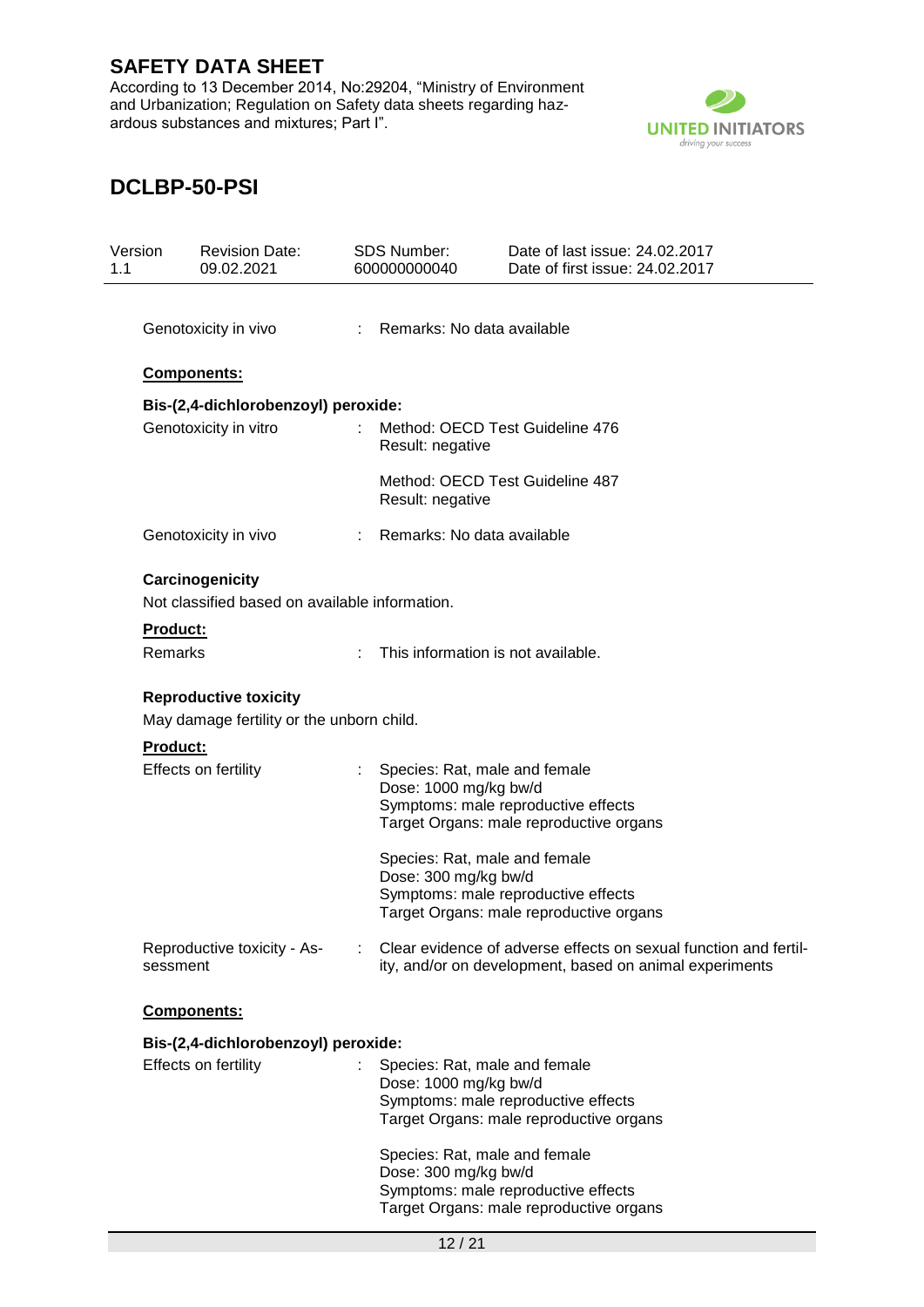According to 13 December 2014, No:29204, "Ministry of Environment and Urbanization; Regulation on Safety data sheets regarding hazardous substances and mixtures; Part I".



| Version<br>1.1 | <b>Revision Date:</b><br>09.02.2021            | <b>SDS Number:</b><br>600000000040     | Date of last issue: 24.02.2017<br>Date of first issue: 24.02.2017                                                             |
|----------------|------------------------------------------------|----------------------------------------|-------------------------------------------------------------------------------------------------------------------------------|
|                |                                                |                                        |                                                                                                                               |
|                | Reproductive toxicity - As-<br>sessment        |                                        | : Clear evidence of adverse effects on sexual function and fertil-<br>ity, and/or on development, based on animal experiments |
|                | <b>STOT - single exposure</b>                  |                                        |                                                                                                                               |
|                | Not classified based on available information. |                                        |                                                                                                                               |
|                | Product:                                       |                                        |                                                                                                                               |
|                | Remarks                                        | No data available<br>÷                 |                                                                                                                               |
|                | <b>STOT - repeated exposure</b>                |                                        |                                                                                                                               |
|                | Not classified based on available information. |                                        |                                                                                                                               |
|                | Product:                                       |                                        |                                                                                                                               |
|                | Remarks                                        | No data available<br>$\frac{1}{2}$     |                                                                                                                               |
|                | Components:                                    |                                        |                                                                                                                               |
|                | Bis-(2,4-dichlorobenzoyl) peroxide:            |                                        |                                                                                                                               |
|                | Exposure routes                                | Oral                                   |                                                                                                                               |
|                | <b>Target Organs</b>                           | ÷.<br>male reproductive organs         |                                                                                                                               |
|                | <b>Repeated dose toxicity</b>                  |                                        |                                                                                                                               |
|                | Product:                                       |                                        |                                                                                                                               |
|                | Species                                        | Rat                                    |                                                                                                                               |
|                |                                                | 300 mg/kg                              |                                                                                                                               |
|                | Exposure time                                  | 28 d                                   |                                                                                                                               |
|                | Species                                        | Rat                                    |                                                                                                                               |
|                | <b>Application Route</b>                       | Oral                                   |                                                                                                                               |
|                | Exposure time<br>Method                        | 90 d<br><b>OECD Test Guideline 408</b> |                                                                                                                               |
|                | Components:                                    |                                        |                                                                                                                               |
|                |                                                |                                        |                                                                                                                               |
|                | Bis-(2,4-dichlorobenzoyl) peroxide:            |                                        |                                                                                                                               |
|                | Species                                        | Rat<br>300 mg/kg                       |                                                                                                                               |
|                | Exposure time                                  | 28 d                                   |                                                                                                                               |
|                | Species                                        | Rat                                    |                                                                                                                               |
|                | <b>Application Route</b>                       | Oral                                   |                                                                                                                               |
|                | Exposure time<br>Method                        | 90 d<br><b>OECD Test Guideline 408</b> |                                                                                                                               |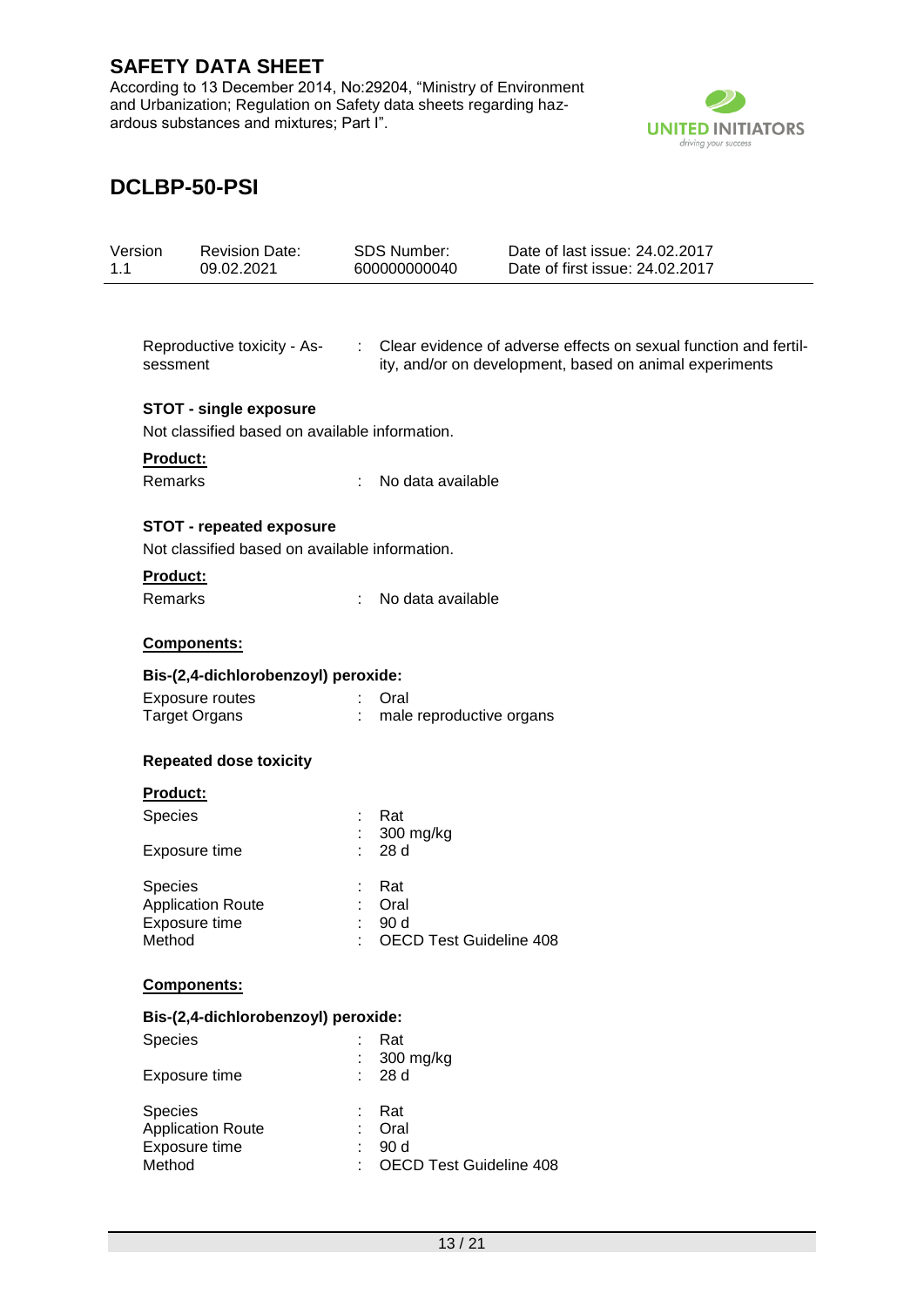According to 13 December 2014, No:29204, "Ministry of Environment and Urbanization; Regulation on Safety data sheets regarding hazardous substances and mixtures; Part I".



| Version<br>1.1  | <b>Revision Date:</b><br>09.02.2021            | <b>SDS Number:</b><br>600000000040 | Date of last issue: 24.02.2017<br>Date of first issue: 24.02.2017 |  |
|-----------------|------------------------------------------------|------------------------------------|-------------------------------------------------------------------|--|
|                 | <b>Aspiration toxicity</b>                     |                                    |                                                                   |  |
|                 | Not classified based on available information. |                                    |                                                                   |  |
| Product:        | No data available                              |                                    |                                                                   |  |
|                 | <b>Further information</b>                     |                                    |                                                                   |  |
| <b>Product:</b> |                                                |                                    |                                                                   |  |
| Remarks         |                                                | No data available<br>÷             |                                                                   |  |
|                 | Components:                                    |                                    |                                                                   |  |
|                 | Bis-(2,4-dichlorobenzoyl) peroxide:            |                                    |                                                                   |  |
| Remarks         |                                                | No data available<br>t.            |                                                                   |  |
|                 | <b>SECTION 12: Ecological information</b>      |                                    |                                                                   |  |
| 12.1 Toxicity   |                                                |                                    |                                                                   |  |
| <b>Product:</b> |                                                |                                    |                                                                   |  |
|                 | Toxicity to fish                               | ÷.                                 | LC50 (Poecilia reticulata (guppy)): > 1.000 mg/l                  |  |

|                                     | Exposure time: 96 h<br>Method: OECD Test Guideline 203                                                              |
|-------------------------------------|---------------------------------------------------------------------------------------------------------------------|
| aquatic invertebrates               | Toxicity to daphnia and other : EC50 (Daphnia magna (Water flea)): > 100 mg/l<br>Method: OECD Test Guideline 202    |
| Toxicity to algae/aquatic<br>plants | $\therefore$ EC50 (Pseudokirchneriella subcapitata (green algae)): > 100<br>mq/l<br>Method: OECD Test Guideline 201 |
|                                     | NOEC (Pseudokirchneriella subcapitata (green algae)): < 100<br>mq/l<br>Method: OECD Test Guideline 201              |
| Toxicity to microorganisms          | : EC10 : 500 - 1.000 mg/l<br>Exposure time: 0,5 h<br>Method: OECD Test Guideline 209                                |
| <b>Ecotoxicology Assessment</b>     |                                                                                                                     |
| Acute aquatic toxicity              | This product has no known ecotoxicological effects.                                                                 |
| Chronic aquatic toxicity            | This product has no known ecotoxicological effects.                                                                 |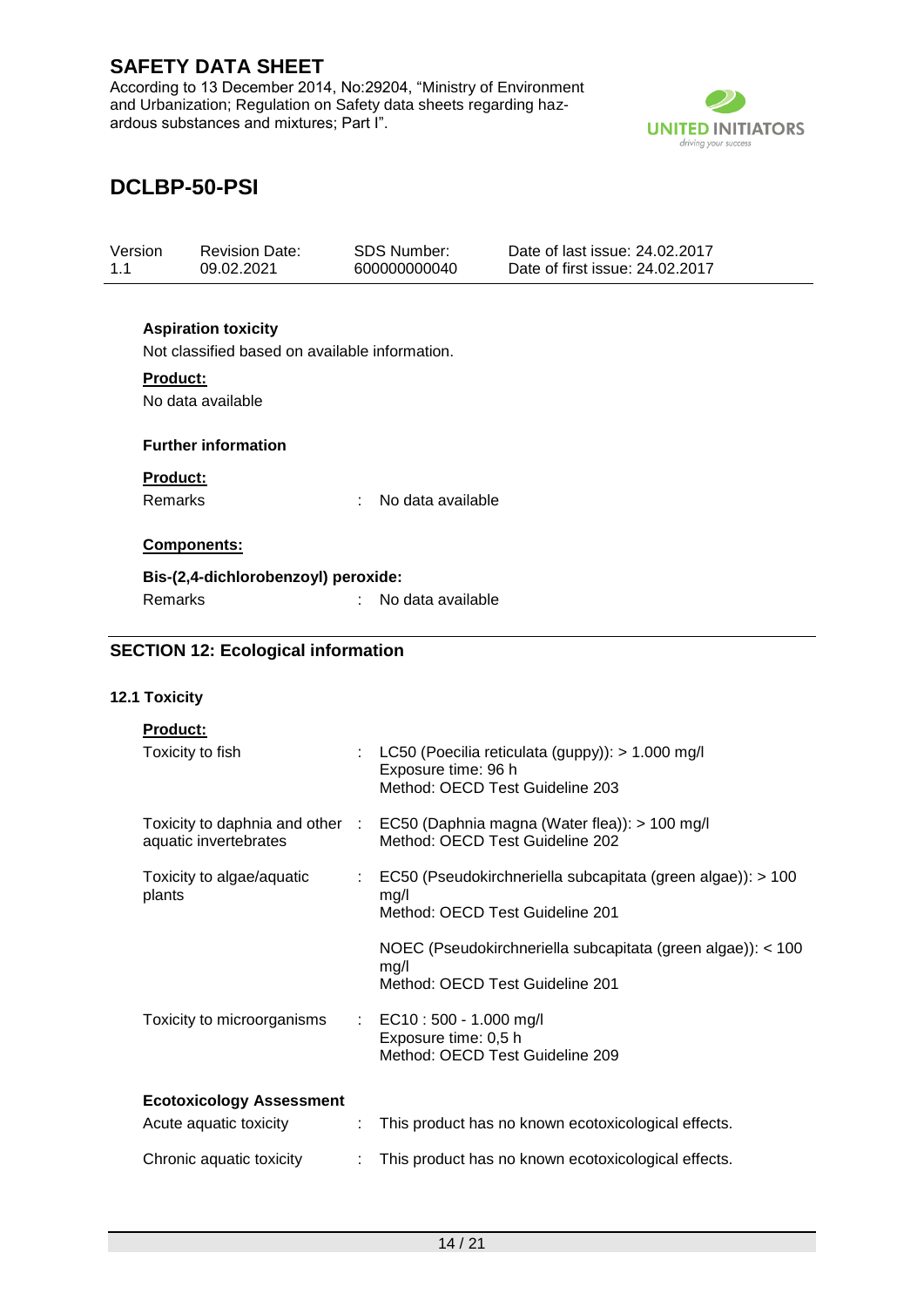According to 13 December 2014, No:29204, "Ministry of Environment and Urbanization; Regulation on Safety data sheets regarding hazardous substances and mixtures; Part I".



# **DCLBP-50-PSI**

| 1.1 | Version  | <b>Revision Date:</b><br>09.02.2021 |   | <b>SDS Number:</b><br>600000000040                                                                                                                                                         | Date of last issue: 24.02.2017<br>Date of first issue: 24.02.2017 |
|-----|----------|-------------------------------------|---|--------------------------------------------------------------------------------------------------------------------------------------------------------------------------------------------|-------------------------------------------------------------------|
|     |          |                                     |   |                                                                                                                                                                                            |                                                                   |
|     |          | Components:                         |   |                                                                                                                                                                                            |                                                                   |
|     |          | Bis-(2,4-dichlorobenzoyl) peroxide: |   |                                                                                                                                                                                            |                                                                   |
|     |          | Toxicity to fish                    |   | Exposure time: 96 h<br>Method: OECD Test Guideline 203                                                                                                                                     | LC50 (Poecilia reticulata (guppy)): > 1.000 mg/l                  |
|     |          | aquatic invertebrates               |   | Toxicity to daphnia and other : EC50 (Daphnia magna (Water flea)): > 100 mg/l<br>Exposure time: 48 h<br>Method: OECD Test Guideline 202<br>Remarks: No toxicity at the limit of solubility |                                                                   |
|     | plants   | Toxicity to algae/aquatic           |   | mg/l<br>Exposure time: 72 h<br>Method: OECD Test Guideline 201                                                                                                                             | EC50 (Pseudokirchneriella subcapitata (green algae)): > 100       |
|     |          |                                     |   | mg/l<br>Exposure time: 72 h<br>Method: OECD Test Guideline 201                                                                                                                             | NOEC (Pseudokirchneriella subcapitata (green algae)): > 100       |
|     |          | Toxicity to microorganisms          |   | $EC10: < 1.000$ mg/l<br>Exposure time: 0,5 h<br>Method: OECD Test Guideline 209                                                                                                            |                                                                   |
|     |          | <b>Ecotoxicology Assessment</b>     |   |                                                                                                                                                                                            |                                                                   |
|     |          | Acute aquatic toxicity              | ÷ |                                                                                                                                                                                            | This product has no known ecotoxicological effects.               |
|     |          | Chronic aquatic toxicity            | ÷ |                                                                                                                                                                                            | This product has no known ecotoxicological effects.               |
|     |          | 12.2 Persistence and degradability  |   |                                                                                                                                                                                            |                                                                   |
|     | Product: |                                     |   |                                                                                                                                                                                            |                                                                   |
|     |          | Biodegradability                    |   | : Result: Biodegradable                                                                                                                                                                    | Method: OECD Test Guideline 301D                                  |
|     |          | Components:                         |   |                                                                                                                                                                                            |                                                                   |
|     |          | Bis-(2,4-dichlorobenzoyl) peroxide: |   |                                                                                                                                                                                            |                                                                   |
|     |          | Biodegradability                    |   | Result: Biodegradable<br>Method: OECD Test Guideline 301D                                                                                                                                  |                                                                   |
|     |          | 12.3 Bioaccumulative potential      |   |                                                                                                                                                                                            |                                                                   |
|     |          | Components:                         |   |                                                                                                                                                                                            |                                                                   |

**Bis-(2,4-dichlorobenzoyl) peroxide:**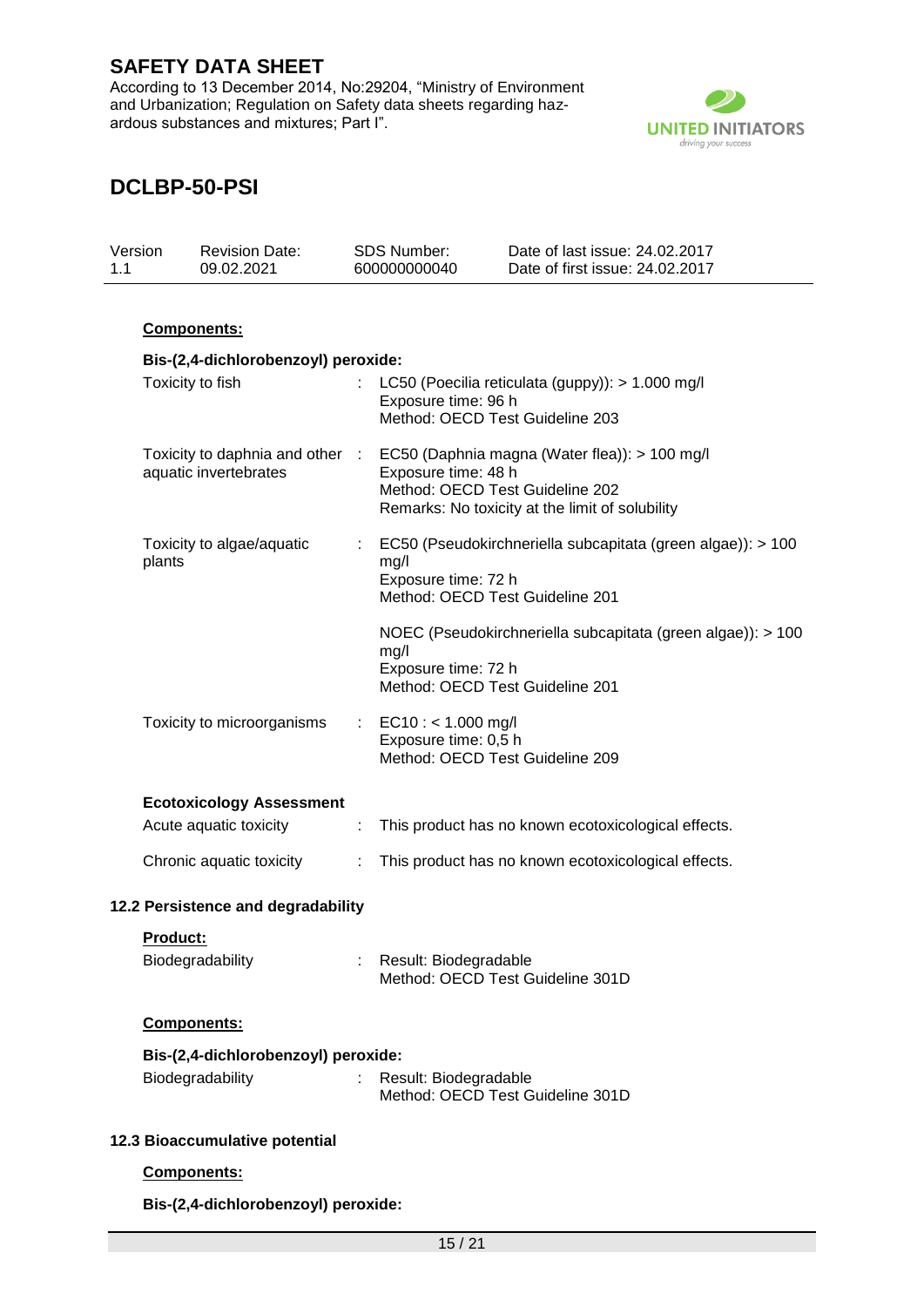According to 13 December 2014, No:29204, "Ministry of Environment and Urbanization; Regulation on Safety data sheets regarding hazardous substances and mixtures; Part I".



# **DCLBP-50-PSI**

| Version<br>1.1 |                               | <b>Revision Date:</b><br>09.02.2021                                                   |   | <b>SDS Number:</b><br>600000000040 | Date of last issue: 24.02.2017<br>Date of first issue: 24.02.2017                                                                                                                        |
|----------------|-------------------------------|---------------------------------------------------------------------------------------|---|------------------------------------|------------------------------------------------------------------------------------------------------------------------------------------------------------------------------------------|
|                | octanol/water                 | Partition coefficient: n-                                                             | ÷ | log Pow: 6 (20 °C)                 |                                                                                                                                                                                          |
|                |                               | 12.4 Mobility in soil<br>No data available<br>12.5 Results of PBT and vPvB assessment |   |                                    |                                                                                                                                                                                          |
|                |                               |                                                                                       |   |                                    |                                                                                                                                                                                          |
|                | <b>Product:</b><br>Assessment |                                                                                       |   | 0.1% or higher                     | This substance/mixture contains no components considered<br>to be either persistent, bioaccumulative and toxic (PBT), or<br>very persistent and very bioaccumulative (vPvB) at levels of |
|                |                               | 12.6 Other adverse effects                                                            |   |                                    |                                                                                                                                                                                          |
|                | <b>Product:</b><br>mation     | Additional ecological infor-                                                          |   | : No data available                |                                                                                                                                                                                          |
|                |                               | Components:                                                                           |   |                                    |                                                                                                                                                                                          |
|                |                               | Bis-(2,4-dichlorobenzoyl) peroxide:                                                   |   |                                    |                                                                                                                                                                                          |
|                | mation                        | Additional ecological infor-                                                          |   | : No data available                |                                                                                                                                                                                          |
|                |                               | <b>SECTION 13: Disposal considerations</b>                                            |   |                                    |                                                                                                                                                                                          |
|                |                               | 13.1 Waste treatment methods                                                          |   |                                    |                                                                                                                                                                                          |
|                | Product                       |                                                                                       |   | courses or the soil.               | The product should not be allowed to enter drains, water                                                                                                                                 |

|                        | courses or the soil.<br>Do not contaminate ponds, waterways or ditches with chemi-<br>cal or used container.<br>Dispose of wastes in an approved waste disposal facility.                                      |
|------------------------|----------------------------------------------------------------------------------------------------------------------------------------------------------------------------------------------------------------|
| Contaminated packaging | : Empty remaining contents.<br>Dispose of as unused product.<br>Do not re-use empty containers.<br>Do not burn, or use a cutting torch on, the empty drum.<br>Dispose of in accordance with local regulations. |

### **SECTION 14: Transport information**

### **14.1 UN number**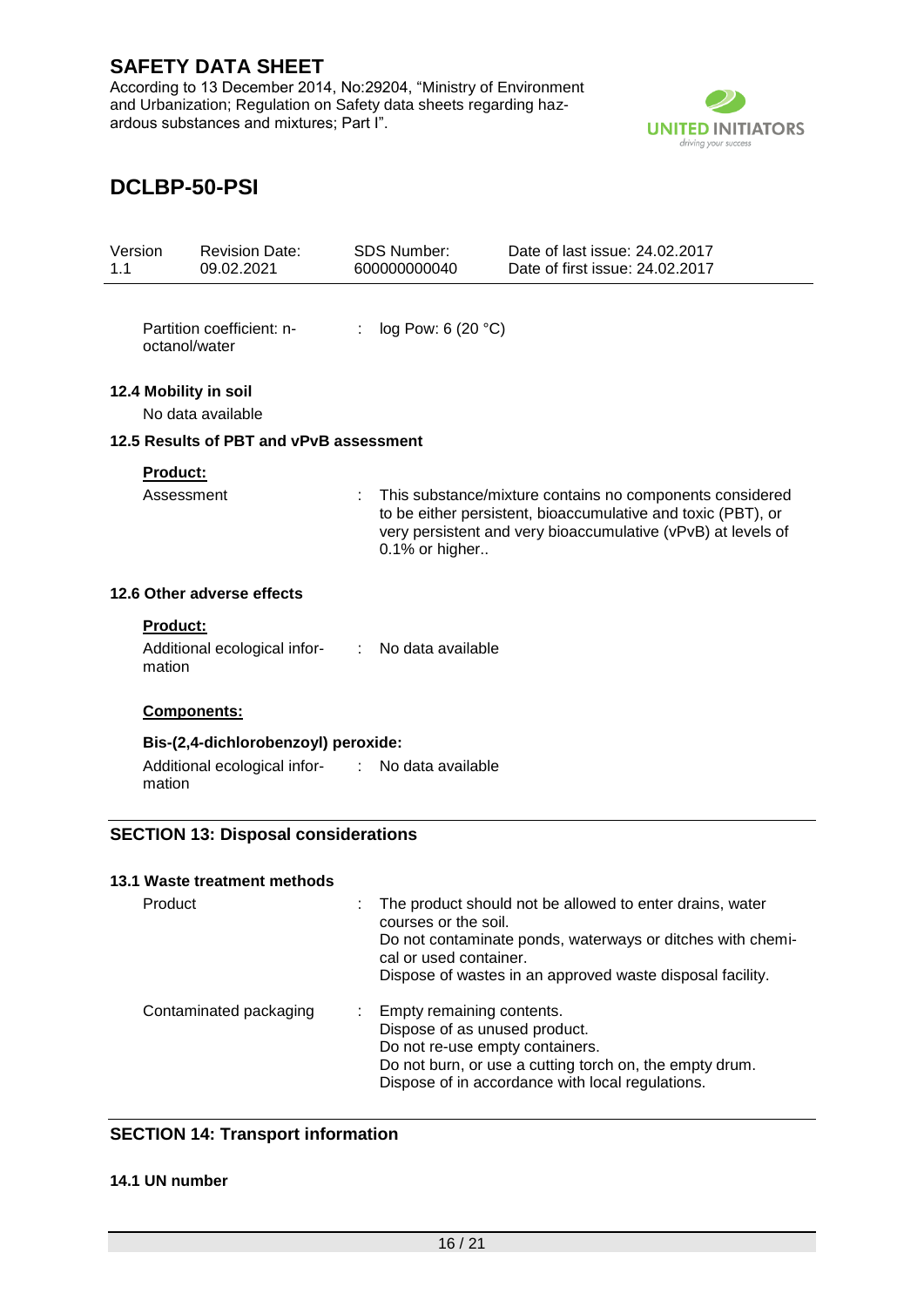According to 13 December 2014, No:29204, "Ministry of Environment and Urbanization; Regulation on Safety data sheets regarding hazardous substances and mixtures; Part I".



| Version<br>1.1 |                                     | <b>Revision Date:</b><br>09.02.2021                                                |                             | <b>SDS Number:</b><br>600000000040                                  | Date of last issue: 24.02.2017<br>Date of first issue: 24.02.2017   |
|----------------|-------------------------------------|------------------------------------------------------------------------------------|-----------------------------|---------------------------------------------------------------------|---------------------------------------------------------------------|
|                |                                     |                                                                                    |                             |                                                                     |                                                                     |
|                | <b>ADN</b>                          |                                                                                    |                             | <b>UN 3106</b>                                                      |                                                                     |
|                | <b>ADR</b>                          |                                                                                    |                             | <b>UN 3106</b>                                                      |                                                                     |
|                | <b>RID</b>                          |                                                                                    |                             | <b>UN 3106</b>                                                      |                                                                     |
|                | <b>IMDG</b>                         |                                                                                    | ÷                           | <b>UN 3106</b>                                                      |                                                                     |
|                | <b>IATA</b>                         |                                                                                    | ÷                           | <b>UN 3106</b>                                                      |                                                                     |
|                |                                     | 14.2 UN proper shipping name                                                       |                             |                                                                     |                                                                     |
|                | <b>ADN</b>                          |                                                                                    |                             |                                                                     | ORGANIC PEROXIDE TYPE D, SOLID<br>(DI-2,4-DICHLOROBENZOYL PEROXIDE) |
|                | <b>ADR</b>                          |                                                                                    |                             |                                                                     | ORGANIC PEROXIDE TYPE D, SOLID<br>(DI-2,4-DICHLOROBENZOYL PEROXIDE) |
|                | <b>RID</b>                          |                                                                                    |                             |                                                                     | ORGANIC PEROXIDE TYPE D, SOLID<br>(DI-2,4-DICHLOROBENZOYL PEROXIDE) |
|                | <b>IMDG</b>                         |                                                                                    | ÷                           |                                                                     | ORGANIC PEROXIDE TYPE D, SOLID<br>(DI-2,4-DICHLOROBENZOYL PEROXIDE) |
|                | <b>IATA</b>                         |                                                                                    | ÷                           | Organic peroxide type D, solid<br>(Di-2,4-dichlorobenzoyl peroxide) |                                                                     |
|                |                                     | 14.3 Transport hazard class(es)                                                    |                             |                                                                     |                                                                     |
|                | <b>ADN</b>                          |                                                                                    | ÷.                          | 5.2                                                                 |                                                                     |
|                | <b>ADR</b>                          |                                                                                    | ÷.                          | 5.2                                                                 |                                                                     |
|                | <b>RID</b>                          |                                                                                    | $\mathbb{R}^{n}$            | 5.2                                                                 |                                                                     |
|                | <b>IMDG</b>                         |                                                                                    | ÷                           | 5.2                                                                 |                                                                     |
|                | <b>IATA</b>                         |                                                                                    | $\mathcal{L}^{\mathcal{L}}$ | 5.2                                                                 |                                                                     |
|                |                                     | 14.4 Packing group                                                                 |                             |                                                                     |                                                                     |
|                | <b>ADN</b><br>Labels                | Packing group<br><b>Classification Code</b>                                        |                             | Not assigned by regulation<br>P <sub>1</sub><br>5.2                 |                                                                     |
|                | <b>ADR</b><br>Labels                | Packing group<br><b>Classification Code</b><br>Tunnel restriction code             |                             | Not assigned by regulation<br>P <sub>1</sub><br>5.2<br>(D)          |                                                                     |
|                | <b>RID</b><br>Labels<br><b>IMDG</b> | Packing group<br><b>Classification Code</b><br><b>Hazard Identification Number</b> |                             | Not assigned by regulation<br>P <sub>1</sub><br>539<br>5.2          |                                                                     |
|                |                                     |                                                                                    |                             |                                                                     |                                                                     |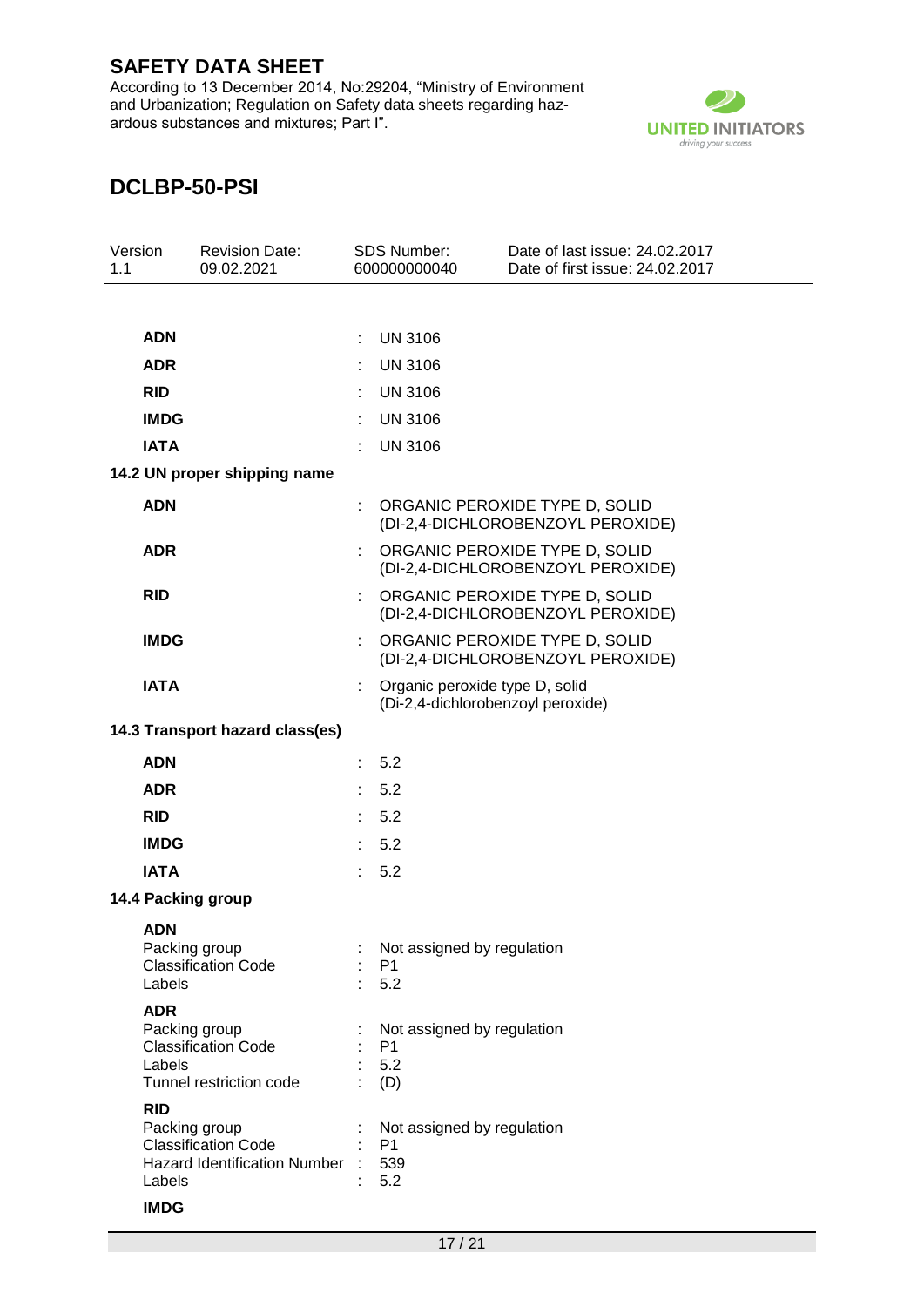According to 13 December 2014, No:29204, "Ministry of Environment and Urbanization; Regulation on Safety data sheets regarding hazardous substances and mixtures; Part I".



# **DCLBP-50-PSI**

| Version<br>1.1 |                                                   | <b>Revision Date:</b><br>09.02.2021                     | <b>SDS Number:</b><br>600000000040              | Date of last issue: 24.02.2017<br>Date of first issue: 24.02.2017 |
|----------------|---------------------------------------------------|---------------------------------------------------------|-------------------------------------------------|-------------------------------------------------------------------|
|                | Packing group<br>Labels<br>EmS Code               |                                                         | Not assigned by regulation<br>5.2<br>$F-J, S-R$ |                                                                   |
|                | <b>IATA (Cargo)</b><br>aircraft)<br>Packing group | Packing instruction (cargo                              | 570<br>Not assigned by regulation               |                                                                   |
|                | Labels<br>ger aircraft)                           | <b>IATA (Passenger)</b><br>Packing instruction (passen- | 570                                             | Organic Peroxides, Keep Away From Heat                            |
|                | Packing group<br>Labels                           |                                                         | Not assigned by regulation                      | Organic Peroxides, Keep Away From Heat                            |
|                |                                                   | <b>14.5 Environmental hazards</b>                       |                                                 |                                                                   |
|                | <b>ADN</b>                                        | Environmentally hazardous                               | no                                              |                                                                   |
|                | <b>ADR</b>                                        | Environmentally hazardous                               | no                                              |                                                                   |
|                | <b>RID</b>                                        | Environmentally hazardous                               | no                                              |                                                                   |
|                | <b>IMDG</b>                                       | Marine pollutant                                        | no                                              |                                                                   |

#### **14.6 Special precautions for user**

The transport classification(s) provided herein are for informational purposes only, and solely based upon the properties of the unpackaged material as it is described within this Safety Data Sheet. Transportation classifications may vary by mode of transportation, package sizes, and variations in regional or country regulations.

#### **14.7 Transport in bulk according to Annex II of Marpol and the IBC Code**

Not applicable for product as supplied.

### **SECTION 15: Regulatory information**

#### **15.1 Safety, health and environmental regulations/legislation specific for the substance or mixture**

| KKDIK (30105 (Bis)) - Restrictions on the manufacture,<br>placing on the market and use of certain dangerous<br>substances, mixtures and articles (Annex 17) | Conditions of restriction for the fol-<br>Bis-(2,4-dichlorobenzoyl) peroxide<br>(Number on list 3) | lowing entries should be considered: |
|--------------------------------------------------------------------------------------------------------------------------------------------------------------|----------------------------------------------------------------------------------------------------|--------------------------------------|
| Regulation on Persistent Organic Pollutants (Number<br>30595)                                                                                                | Not applicable                                                                                     |                                      |
| Regulation on prevention of major industrial accidents. Reg number 30702                                                                                     | Quantity 1                                                                                         | Quantity 2                           |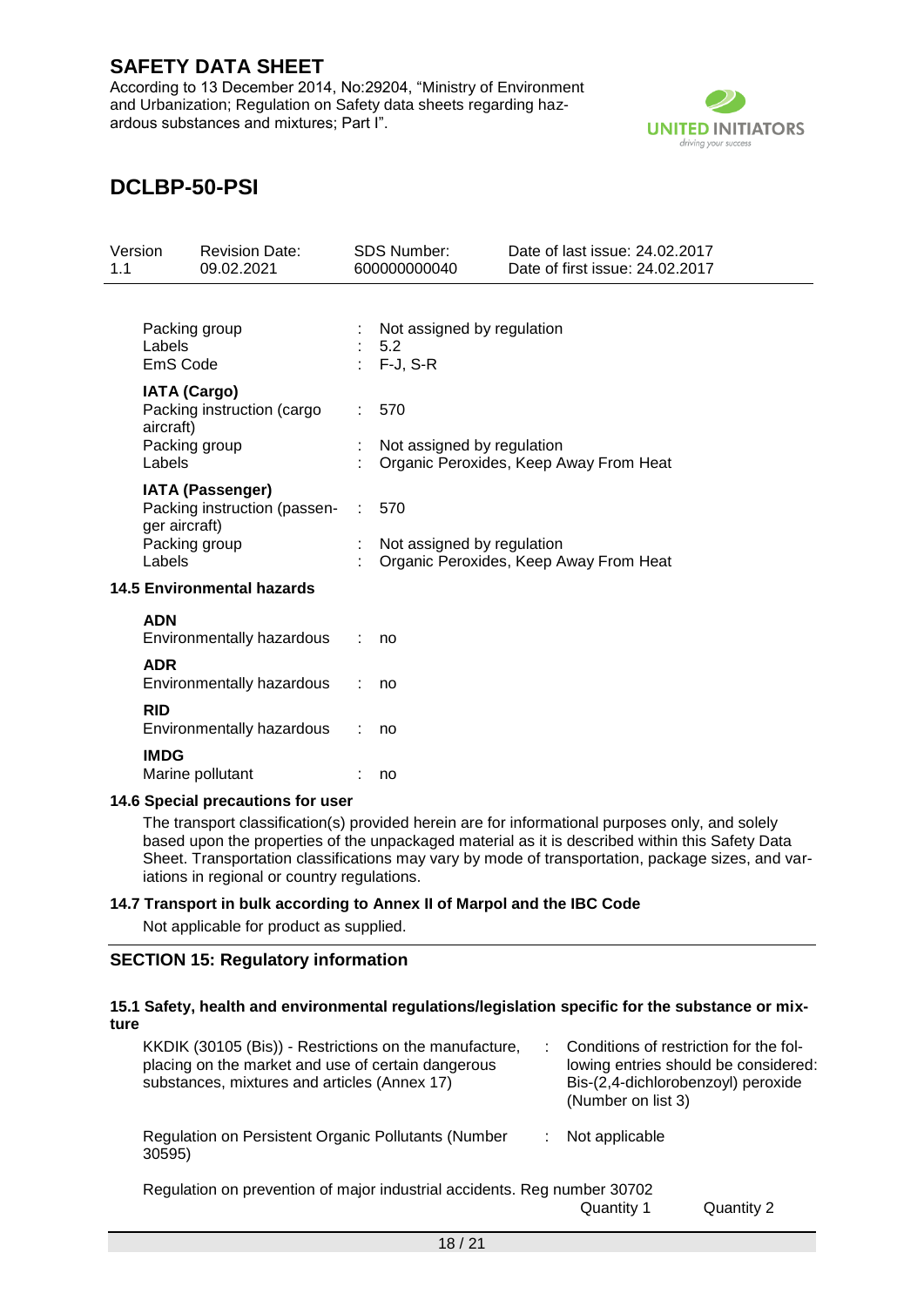According to 13 December 2014, No:29204, "Ministry of Environment and Urbanization; Regulation on Safety data sheets regarding hazardous substances and mixtures; Part I".



# **DCLBP-50-PSI**

| Version | <b>Revision Date:</b> | SDS Number:                                                                        | Date of last issue: 24,02,2017  |      |
|---------|-----------------------|------------------------------------------------------------------------------------|---------------------------------|------|
| 1.1     | 09.02.2021            | 600000000040                                                                       | Date of first issue: 24.02.2017 |      |
| P6b     |                       | SELF-REACTIVE<br><b>SUBSTANCES AND</b><br>MIXTURES and ORGANIC<br><b>PEROXIDES</b> | 50 t                            | 200t |

### **Other regulations:**

Gefahrgruppe nach § 3 BGV B4: II (German regulatory requirements)

According to 13 December 2014, No:29204, "Ministry of Environment and Urbanization; Regulation on Safety data sheets regarding hazardous substances and mixtures; Part I". Regulation on Classification, Labelling and Packaging of Substances and Mixtures. Dated 11 December 2013, Numbered 28848 (Bis) Ministry of Environment and Forestry.

|  | The components of this product are reported in the following inventories: |
|--|---------------------------------------------------------------------------|
|  |                                                                           |

| TCSI (TW)  | On the inventory, or in compliance with the inventory  |
|------------|--------------------------------------------------------|
| TSCA (US)  | All substances listed as active on the TSCA inventory  |
| AICS (AU)  | On the inventory, or in compliance with the inventory  |
| DSL (CA)   | All components of this product are on the Canadian DSL |
|            |                                                        |
| KECI (KR)  | On the inventory, or in compliance with the inventory  |
| PICCS (PH) | On the inventory, or in compliance with the inventory  |
| IECSC (CN) | On the inventory, or in compliance with the inventory  |

#### **SECTION 16: Other information**

| <b>Further information</b>                                            |                                                                                                                                                                                                                                                           |
|-----------------------------------------------------------------------|-----------------------------------------------------------------------------------------------------------------------------------------------------------------------------------------------------------------------------------------------------------|
| Other information                                                     | This safety datasheet only contains information relating to<br>safety and does not replace any product information or prod-<br>uct specification.<br>These safety instructions also apply to empty packaging which<br>may still contain product residues. |
| Sources of key data used to<br>÷.<br>compile the Safety Data<br>Sheet | Internal technical data, data from raw material SDSs, OECD<br>eChem Portal search results and European Chemicals Agen-<br>cy, http://echa.europa.eu/                                                                                                      |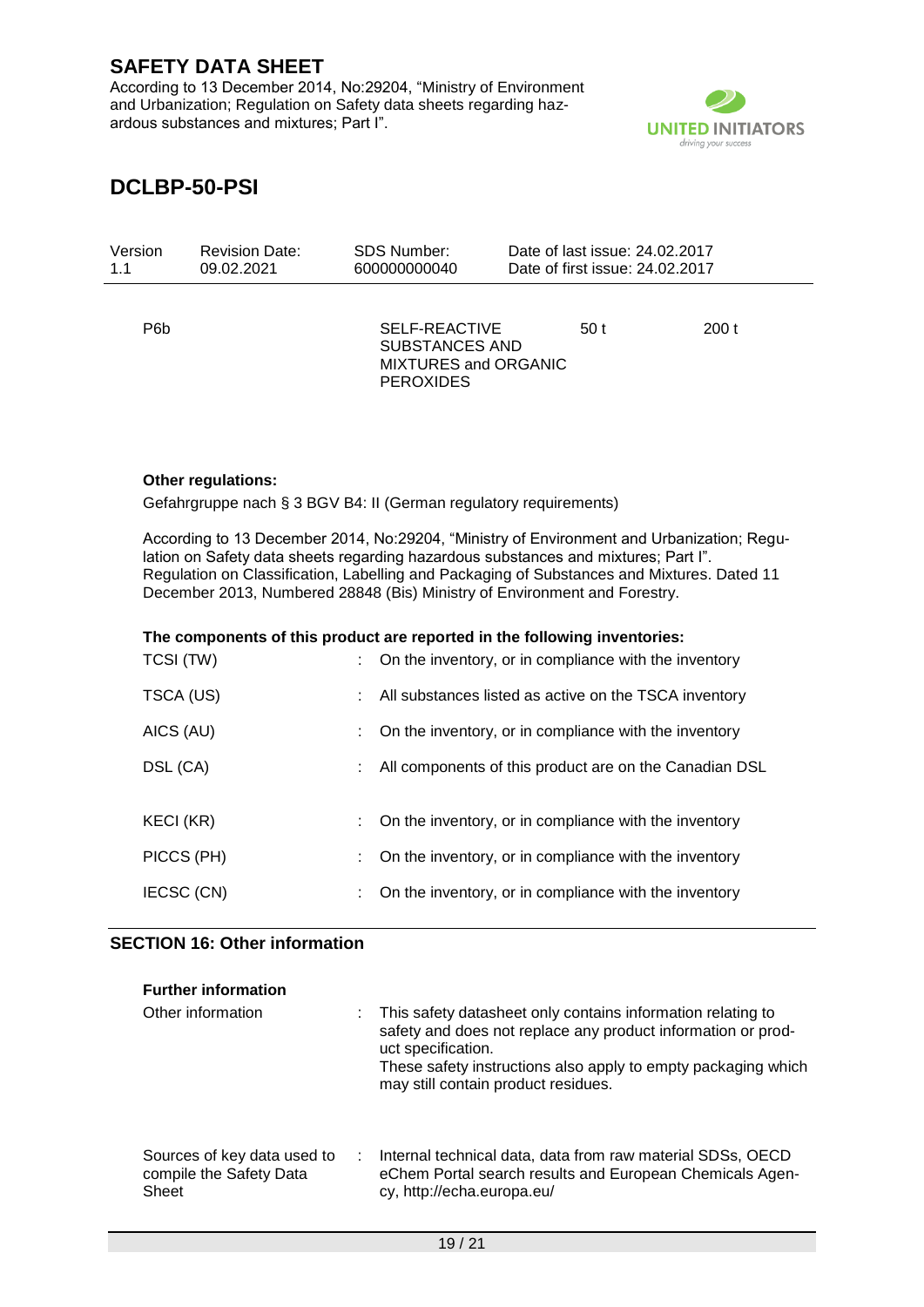According to 13 December 2014, No:29204, "Ministry of Environment and Urbanization; Regulation on Safety data sheets regarding hazardous substances and mixtures; Part I".



# **DCLBP-50-PSI**

| Version<br>1.1 | <b>Revision Date:</b><br>09.02.2021   | <b>SDS Number:</b><br>600000000040 | Date of last issue: 24.02.2017<br>Date of first issue: 24.02.2017 |
|----------------|---------------------------------------|------------------------------------|-------------------------------------------------------------------|
|                | <b>Classification of the mixture:</b> |                                    | <b>Classification procedure:</b>                                  |
|                | Org. Perox. D                         | H <sub>242</sub>                   | Based on product data or assessment                               |
|                | Skin Sens. 1                          | H317                               | Calculation method                                                |
|                |                                       |                                    |                                                                   |

Repr. 1B **H360** Based on product data or assessment

#### **Full text of H-Statements**

| H <sub>242</sub> | $\therefore$ Heating may cause a fire.      |
|------------------|---------------------------------------------|
| H317             | : May cause an allergic skin reaction.      |
| H360             | : May damage fertility or the unborn child. |

#### **Full text of other abbreviations**

| : Organic peroxides       |
|---------------------------|
| $:$ Reproductive toxicity |
| : Skin sensitisation      |
|                           |

ADN - European Agreement concerning the International Carriage of Dangerous Goods by Inland Waterways; ADR - European Agreement concerning the International Carriage of Dangerous Goods by Road; AICS - Australian Inventory of Chemical Substances; ASTM - American Society for the Testing of Materials; bw - Body weight; CLP - Classification Labelling Packaging Regulation; Regulation (EC) No 1272/2008; CMR - Carcinogen, Mutagen or Reproductive Toxicant; DIN - Standard of the German Institute for Standardisation; DSL - Domestic Substances List (Canada); ECHA - European Chemicals Agency; EC-Number - European Community number; ECx - Concentration associated with x% response; ELx - Loading rate associated with x% response; EmS - Emergency Schedule; ENCS - Existing and New Chemical Substances (Japan); ErCx - Concentration associated with x% growth rate response; GHS - Globally Harmonized System; GLP - Good Laboratory Practice; IARC - International Agency for Research on Cancer; IATA - International Air Transport Association; IBC - International Code for the Construction and Equipment of Ships carrying Dangerous Chemicals in Bulk; IC50 - Half maximal inhibitory concentration; ICAO - International Civil Aviation Organization; IECSC - Inventory of Existing Chemical Substances in China; IMDG - International Maritime Dangerous Goods; IMO - International Maritime Organization; ISHL - Industrial Safety and Health Law (Japan); ISO - International Organisation for Standardization; KECI - Korea Existing Chemicals Inventory; LC50 - Lethal Concentration to 50 % of a test population; LD50 - Lethal Dose to 50% of a test population (Median Lethal Dose); MARPOL - International Convention for the Prevention of Pollution from Ships; n.o.s. - Not Otherwise Specified; NO(A)EC - No Observed (Adverse) Effect Concentration; NO(A)EL - No Observed (Adverse) Effect Level; NOELR - No Observable Effect Loading Rate; NZIoC - New Zealand Inventory of Chemicals; OECD - Organization for Economic Co-operation and Development; OPPTS - Office of Chemical Safety and Pollution Prevention; PBT - Persistent, Bioaccumulative and Toxic substance; PICCS - Philippines Inventory of Chemicals and Chemical Substances; (Q)SAR - (Quantitative) Structure Activity Relationship; REACH - Regulation (EC) No 1907/2006 of the European Parliament and of the Council concerning the Registration, Evaluation, Authorisation and Restriction of Chemicals; RID - Regulations concerning the International Carriage of Dangerous Goods by Rail; SADT - Self-Accelerating Decomposition Temperature; SDS - Safety Data Sheet; SVHC - Substance of very high concern; TCSI - Taiwan Chemical Substance Inventory; TSCA - Toxic Substances Control Act (United States); UN - United Nations; UNRTDG - United Nations Recommendations on the Transport of Dangerous Goods; vPvB - Very Persistent and Very Bioaccumulative